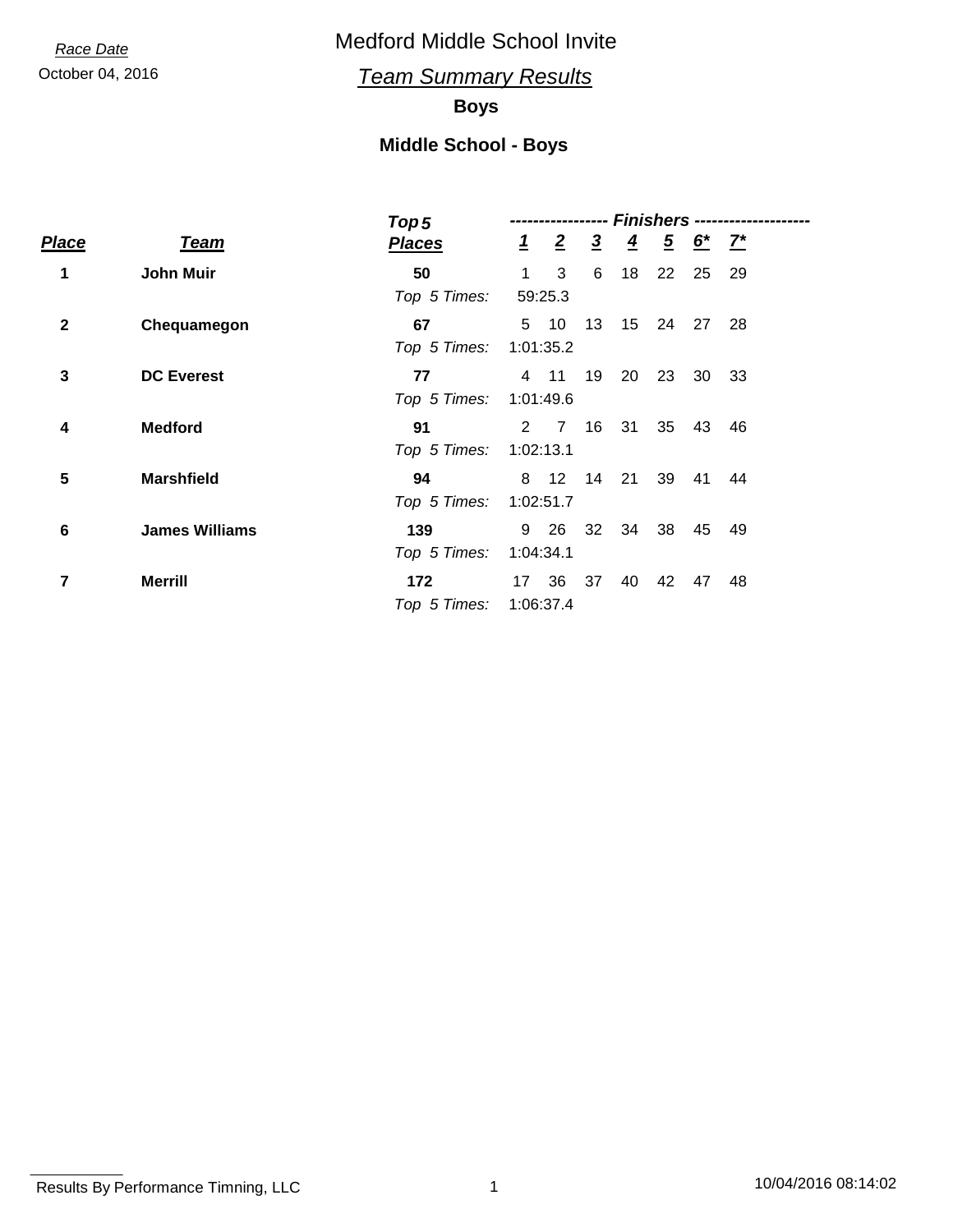*Race Date* Medford Middle School Invite

## *Overall Finish List*

## **Boys**

| <b>Place</b> | <b>Score</b> | <b>Bib No</b> | <b>Name</b>              | <b>Team</b>       | <u>Time</u> | <b>Pace</b> |
|--------------|--------------|---------------|--------------------------|-------------------|-------------|-------------|
| 1            | 1            | 599           | <b>Ben Stangel</b>       | John Muir         | 10:55.5     | 5:28/M      |
| 2            | 2            | 681           | Joe Sullivan             | Medford           | 11:20.4     | 5:40/M      |
| 3            | 3            | 565           | Caleb Cychosz            | John Muir         | 11:28.2     | 5:44/M      |
| 4            | 4            | 501           | Alex Falkowski           | <b>DC</b> Everest | 11:36.0     | 5:48/M      |
| 5            | 5            | 455           | <b>Isaiah Dietz</b>      | Chequamegon       | 11:40.7     | 5:50/M      |
| 6            | 6            | 573           | Nathan Hartman           | John Muir         | 11:44.4     | 5:52/M      |
| 7            | 7            | 674           | Jacob Mertens            | Medford           | 11:54.9     | 5:57/M      |
| 8            | 8            | 643           | Myles Jensen             | Marshfield        | 11:55.2     | 5:58/M      |
| 9            | 9            | 744           | Jacob Weddle             | James Williams    | 11:55.8     | 5:58/M      |
| 10           | 10           | 469           | Maximus Weaver           | Chequamegon       | 12:11.8     | 6:06/M      |
| 11           | 11           | 517           | <b>Triton Schmidt</b>    | <b>DC</b> Everest | 12:12.9     | 6:06/M      |
| 12           | 12           | 642           | Henry Hoerneman          | Marshfield        | 12:13.3     | 6:07/M      |
| 13           | 13           | 463           | Vincent Koller           | Chequamegon       | 12:26.5     | 6:13/M      |
| 14           | 14           | 644           | <b>Tanner Karau</b>      | Marshfield        | 12:28.7     | 6:14/M      |
| 15           | 15           | 468           | Noah Schultz             | Chequamegon       | 12:31.3     | 6:16/M      |
| 16           | 16           | 673           | Brayden Machon           | Medford           | 12:32.9     | 6:16/M      |
| 17           | 17           | 701           | <b>Cameron Gebert</b>    | Merrill           | 12:33.3     | 6:17/M      |
| 18           | 18           | 581           | Lucas Langlois           | John Muir         | 12:35.4     | 6:18/M      |
| 19           | 19           | 504           | <b>Ethan Goethel</b>     | <b>DC</b> Everest | 12:36.0     | 6:18/M      |
| 20           | 20           | 490           | AJ Appel                 | <b>DC Everest</b> | 12:41.3     | 6:21/M      |
| 21           | 21           | 651           | Michael Woellert         | Marshfield        | 12:41.5     | 6:21/M      |
| 22           | 22           | 592           | <b>Nick Rass</b>         | John Muir         | 12:41.7     | 6:21/M      |
| 23           | 23           | 507           | Ethan Hanke              | <b>DC</b> Everest | 12:43.3     | 6:22/M      |
| 24           | 24           | 467           | lan Oswald               | Chequamegon       | 12:44.8     | 6:22/M      |
| 25           | 25           | 575           | <b>Brody Hildebrandt</b> | John Muir         | 12:44.8     | 6:22/M      |
| 26           | 26           | 738           | Zach Goodrich            | James Williams    | 12:49.2     | 6:25/M      |
| 27           | 27           | 458           | Kenny Fulton             | Chequamegon       | 12:50.3     | 6:25/M      |
| 28           | 28           | 462           | Jacob Hilgart            | Chequamegon       | 12:53.6     | 6:27/M      |
| 29           | 29           | 577           | Joel Knauf               | John Muir         | 12:56.0     | 6:28/M      |
| 30           | (> 7)        | 572           | <b>Grant Halmstad</b>    | John Muir         | 12:58.9     | 6:29/M      |
| 31           | 30           | 506           | William Hagedorn         | <b>DC Everest</b> | 13:00.2     | 6:30/M      |
| 32           | 31           | 682           | Jack Tlusty              | Medford           | 13:01.0     | 6:31/M      |
| 33           | 32           | 735           | <b>Tristan Fuss</b>      | James Williams    | 13:02.2     | 6:31/M      |
| 34           | 33           | 491           | Deven Bapp               | <b>DC</b> Everest | 13:04.2     | 6:32/M      |
| 35           | (> 7)        | 492           | <b>Camden Barwick</b>    | <b>DC</b> Everest | 13:04.4     | 6:32/M      |
| 36           | (> 7)        | 566           | Derek Danielson          | John Muir         | 13:05.1     | 6:33/M      |
| 37           | 34           | 739           | Callahan Laggis          | James Williams    | 13:15.2     | 6:38/M      |
| 38           | (> 7)        | 568           | Sam Edmondson            | John Muir         | 13:19.0     | 6:40/M      |
| 39           | 35           | 680           | <b>Miles Searles</b>     | Medford           | 13:23.7     | 6:42/M      |
| 40           | 36           | 705           | Ben Hoerstmann           | Merrill           | 13:23.8     | 6:42/M      |
| 41           | (> 7)        | 586           | Sawyer Mork              | John Muir         | 13:26.3     | 6:43/M      |
| 42           | (> 7)        | 465           | Owen Miesbauer           | Chequamegon       | 13:28.0     | 6:44/M      |
| 43           | (> 7)        | 569           | Gabe Galang              | John Muir         | 13:28.4     | 6:44/M      |
| 44           | (> 7)        | 523           | Ethan Zunker             | <b>DC Everest</b> | 13:29.3     | 6:45/M      |
| 45           | 37           | 708           | Judah Leder              | Merrill           | 13:30.8     | 6:45/M      |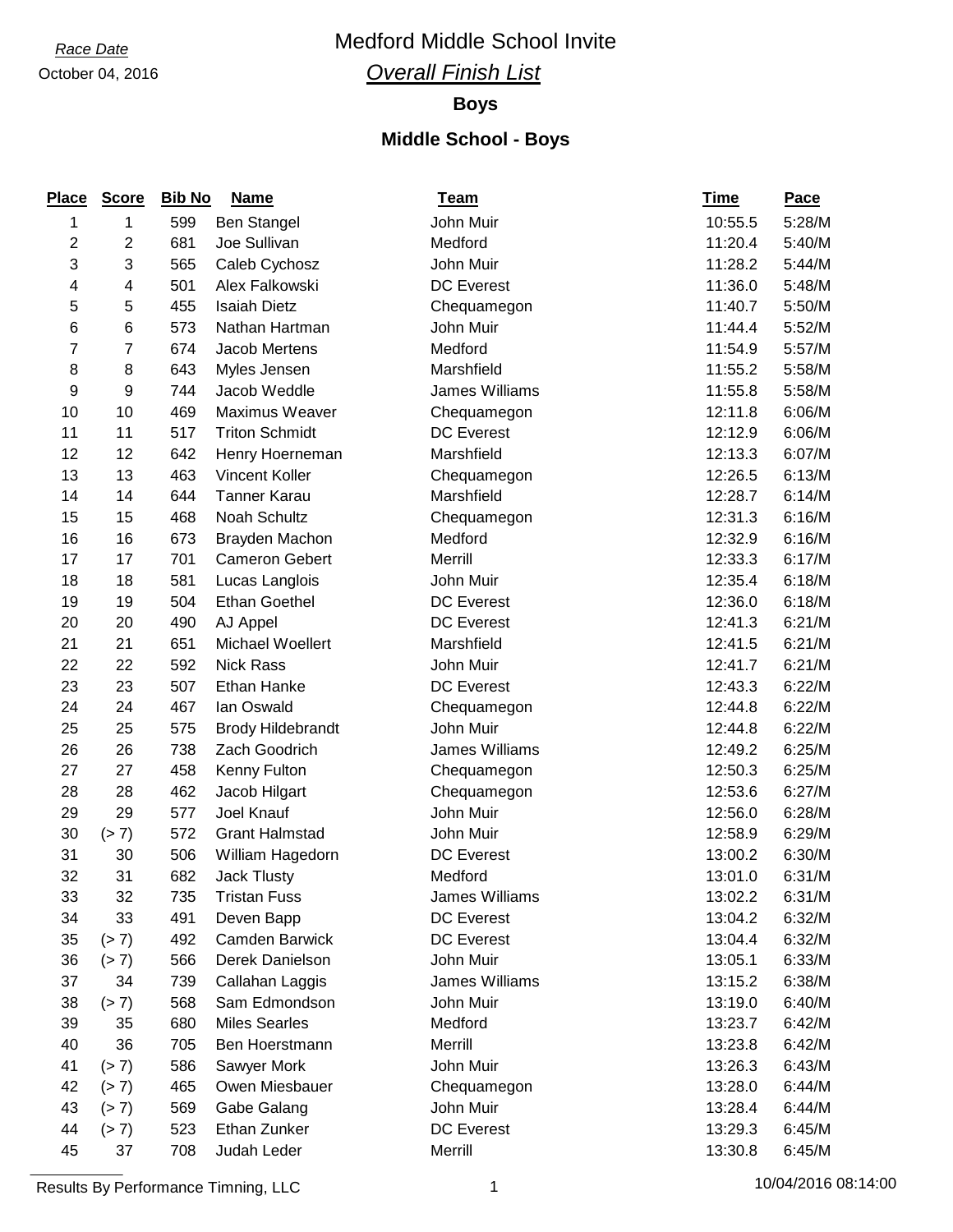*Race Date* Medford Middle School Invite

## *Overall Finish List*

## **Boys**

### **Middle School - Boys**

| <b>Place</b> | <b>Score</b> | <b>Bib No</b> | <u>Name</u>            | <u>Team</u>       | <u>Time</u> | Pace   |
|--------------|--------------|---------------|------------------------|-------------------|-------------|--------|
| 46           | (> 7)        | 454           | Jacob Bushman          | Chequamegon       | 13:31.2     | 6:46/M |
| 47           | (> 7)        | 511           | Lucien O'Connor        | <b>DC</b> Everest | 13:31.5     | 6:46/M |
| 48           | 38           | 731           | Samuel Fehlen          | James Williams    | 13:31.6     | 6:46/M |
| 49           | (> 7)        | 571           | <b>Thomas Gerum</b>    | John Muir         | 13:31.8     | 6:46/M |
| 50           | 39           | 647           | Payton Smith           | Marshfield        | 13:32.9     | 6:46/M |
| 51           | 40           | 702           | David Golisch          | Merrill           | 13:33.3     | 6:47/M |
| 52           | 41           | 639           | Ethan Baka             | Marshfield        | 13:34.8     | 6:47/M |
| 53           | 42           | 703           | <b>Elliott Hanson</b>  | Merrill           | 13:36.1     | 6:48/M |
| 54           | (> 7)        | 518           | Nathan Spooner         | <b>DC Everest</b> | 13:41.6     | 6:51/M |
| 55           | (> 7)        | 560           | <b>Abel Battino</b>    | John Muir         | 13:42.2     | 6:51/M |
| 56           | 43           | 679           | <b>Blake Schilling</b> | Medford           | 13:44.6     | 6:52/M |
| 57           | (> 7)        | 470           | Osiris Weaver          | Chequamegon       | 13:48.7     | 6:54/M |
| 58           | (> 7)        | 588           | <b>Colton Pagel</b>    | John Muir         | 13:48.8     | 6:54/M |
| 59           | (> 7)        | 602           | Zachary Voelker        | John Muir         | 13:50.8     | 6:55/M |
| 60           | 44           | 648           | Nickolas Stamp         | Marshfield        | 13:51.4     | 6:56/M |
| 61           | (> 7)        | 585           | <b>Reuben Mathias</b>  | John Muir         | 13:52.6     | 6:56/M |
| 62           | 45           | 740           | Leo Losch              | James Williams    | 13:53.7     | 6:57/M |
| 63           | 46           | 671           | Hayden Johnson         | Medford           | 13:55.2     | 6:58/M |
| 64           | (> 7)        | 466           | Gabe Oswald            | Chequamegon       | 13:56.4     | 6:58/M |
| 65           | (> 7)        | 493           | Max Bublik             | <b>DC</b> Everest | 13:56.9     | 6:58/M |
| 66           | (> 7)        | 582           | Ronan Lauer            | John Muir         | 13:57.3     | 6:59/M |
| 67           | (> 7)        | 559           | <b>Derrick Bailey</b>  | John Muir         | 13:59.3     | 7:00/M |
| 68           | 47           | 707           | Logan Kanitz           | Merrill           | 13:59.7     | 7:00/M |
| 69           | (> 7)        | 519           | Noah Stachovak         | <b>DC</b> Everest | 13:59.7     | 7:00/M |
| 70           | (> 7)        | 576           | Cade Klosinski         | John Muir         | 13:59.9     | 7:00/M |
| 71           | (> 7)        | 500           | Aidan Earll            | <b>DC</b> Everest | 14:00.7     | 7:00/M |
| 72           | (> 7)        | 510           | Aidan Morgan           | <b>DC</b> Everest | 14:02.7     | 7:01/M |
| 73           | (> 7)        | 646           | David McKee            | Marshfield        | 14:10.7     | 7:05/M |
| 74           | (> 7)        | 580           | Gaven Lange            | John Muir         | 14:10.7     | 7:05/M |
| 75           | (> 7)        | 650           | Michael Weigel         | Marshfield        | 14:12.7     | 7:06/M |
| 76           | 48           | 713           | Kyle Stellingworth     | Merrill           | 14:13.9     | 7:07/M |
| 77           | (> 7)        | 589           | <b>Jake Pease</b>      | John Muir         | 14:15.4     | 7:08/M |
| 78           | (> 7)        | 567           | Ben Edmondson          | John Muir         | 14:16.0     | 7:08/M |
| 79           | (> 7)        | 570           | Kian Garske            | John Muir         | 14:19.2     | 7:10/M |
| 80           | (> 7)        | 712           | lan Schuetze           | Merrill           | 14:20.8     | 7:10/M |
| 81           | (> 7)        | 640           | lan Brunson            | Marshfield        | 14:22.0     | 7:11/M |
| 82           | (> 7)        | 699           | Levi Black             | Merrill           | 14:22.0     | 7:11/M |
| 83           | (> 7)        | 683           | Noah Weatherford       | Medford           | 14:23.0     | 7:12/M |
| 84           | (> 7)        | 464           | Aiden Miesbauer        | Chequamegon       | 14:29.8     | 7:15/M |
| 85           | (> 7)        | 457           | Mason Freiberger       | Chequamegon       | 14:31.3     | 7:16/M |
| 86           | (> 7)        | 641           | Kennan Chojnacki       | Marshfield        | 14:31.4     | 7:16/M |
| 87           | 49           | 737           | Daniel Goldsworthy     | James Williams    | 14:38.7     | 7:19/M |
| 88           | (> 7)        | 591           | Simon Platte           | John Muir         | 14:47.5     | 7:24/M |
| 89           | (> 7)        | 669           | Michael Errthum        | Medford           | 14:53.6     | 7:27/M |
| 90           | (> 7)        | 584           | Levi Mathias           | John Muir         | 14:56.8     | 7:28/M |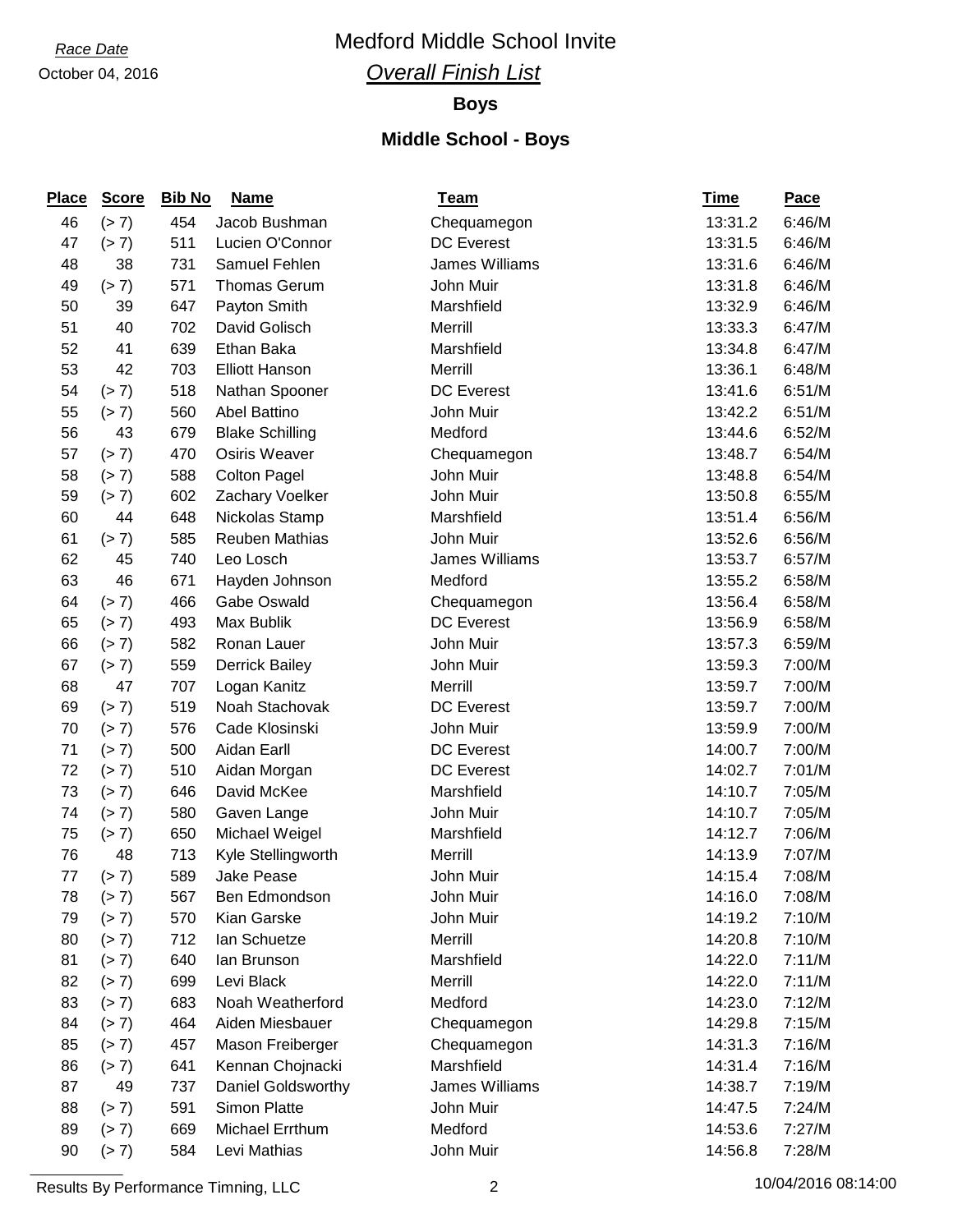*Race Date* Medford Middle School Invite

## *Overall Finish List*

## **Boys**

## **Middle School - Boys**

| <b>Place</b> | <b>Score</b> | <b>Bib No</b> | <b>Name</b>            | <b>Team</b>       | <u>Time</u> | <b>Pace</b> |
|--------------|--------------|---------------|------------------------|-------------------|-------------|-------------|
| 91           | (> 7)        | 668           | Colbe Bull             | Medford           | 14:57.6     | 7:29/M      |
| 92           | (> 7)        | 601           | Nathan Vehlow          | John Muir         | 14:57.8     | 7:29/M      |
| 93           | (> 7)        | 594           | Luke Schaefer          | John Muir         | 14:58.6     | 7:29/M      |
| 94           | (> 7)        | 562           | <b>Dylan Butler</b>    | John Muir         | 15:00.7     | 7:30/M      |
| 95           | (> 7)        | 590           | <b>Erik Peterson</b>   | John Muir         | 15:03.5     | 7:32/M      |
| 96           | (> 7)        | 508           | Chase Honkanen         | <b>DC Everest</b> | 15:05.7     | 7:33/M      |
| 97           | (> 7)        | 520           | <b>Quintin Stack</b>   | <b>DC</b> Everest | 15:07.0     | 7:34/M      |
| 98           | (> 7)        | 471           | Vincent Zahn           | Chequamegon       | 15:10.5     | 7:35/M      |
| 99           | (> 7)        | 587           | Nicholas Multani       | John Muir         | 15:14.3     | 7:37/M      |
| 100          | (> 7)        | 460           | David Graf             | Chequamegon       | 15:17.0     | 7:39/M      |
| 101          | (> 7)        | 564           | <b>Spencer Cooper</b>  | John Muir         | 15:19.4     | 7:40/M      |
| 102          | (> 7)        | 496           | <b>Ethan Burnett</b>   | <b>DC</b> Everest | 15:22.8     | 7:41/M      |
| 103          | (> 7)        | 521           | Carson Tesch           | <b>DC</b> Everest | 15:23.0     | 7:42/M      |
| 104          | (> 7)        | 649           | Aaron Wagner           | Marshfield        | 15:28.0     | 7:44/M      |
| 105          | (> 7)        | 579           | Noah Krueger           | John Muir         | 15:32.1     | 7:46/M      |
| 106          | (> 7)        | 509           | Kayden Lane            | <b>DC</b> Everest | 15:36.0     | 7:48/M      |
| 107          | (> 7)        | 700           | Benjamin Freyer        | Merrill           | 15:37.2     | 7:49/M      |
| 108          | (> 7)        | 593           | Logan Sackmann         | John Muir         | 15:39.9     | 7:50/M      |
| 109          | (> 7)        | 710           | Adam Polak             | Merrill           | 15:40.5     | 7:50/M      |
| 110          | (> 7)        | 563           | <b>Brady Cleveland</b> | John Muir         | 15:45.8     | 7:53/M      |
| 111          | (> 7)        | 598           | Luke Smogoleski        | John Muir         | 15:46.8     | 7:53/M      |
| 112          | (> 7)        | 495           | Will Budleski          | DC Everest        | 15:52.8     | 7:56/M      |
| 113          | (> 7)        | 704           | Callen Hoeppner        | Merrill           | 15:56.7     | 7:58/M      |
| 114          | (> 7)        | 670           | <b>Connor Higgins</b>  | Medford           | 16:13.2     | 8:07/M      |
| 115          | (> 7)        | 494           | Reid Budleski          | <b>DC Everest</b> | 16:19.0     | 8:10/M      |
| 116          | (> 7)        | 502           | Jace Giraud            | <b>DC</b> Everest | 16:22.0     | 8:11/M      |
| 117          | (> 7)        | 512           | Riley O'Connor         | <b>DC Everest</b> | 16:24.0     | 8:12/M      |
| 118          | (> 7)        | 516           | <b>Clayton Rose</b>    | <b>DC Everest</b> | 16:24.8     | 8:12/M      |
| 119          | (> 7)        | 505           | Jason Guoin            | <b>DC Everest</b> | 16:25.2     | 8:13/M      |
| 120          | (> 7)        | 714           | Jayden Woller          | Merrill           | 16:27.2     | 8:14/M      |
| 121          | (> 7)        | 514           | Gavin Peterson         | <b>DC</b> Everest | 16:36.7     | 8:18/M      |
| 122          | (> 7)        | 459           | Wyatt Graceffa         | Chequamegon       | 16:38.8     | 8:19/M      |
| 123          | (> 7)        | 757           | Atreku Lake            | James Williams    | 16:39.8     | 8:20/M      |
| 124          | (> 7)        | 499           | John Dowdle            | <b>DC</b> Everest | 16:45.3     | 8:23/M      |
| 125          | (> 7)        | 676           | <b>Patrick Noland</b>  | Medford           | 16:56.2     | 8:28/M      |
| 126          | (> 7)        | 453           | Sebastian Barnabas     | Chequamegon       | 17:05.8     | 8:33/M      |
| 127          | (> 7)        | 678           | Collin Rausch          | Medford           | 17:08.2     | 8:34/M      |
| 128          | (> 7)        | 741           | Eli Lundt              | James Williams    | 17:09.8     | 8:35/M      |
| 129          | (> 7)        | 583           | Jordan Lor             | John Muir         | 17:19.0     | 8:40/M      |
| 130          | (> 7)        | 677           | <b>Caleb Polacek</b>   | Medford           | 17:21.4     | 8:41/M      |
| 131          | (> 7)        | 711           | <b>Trevor Schenzel</b> | Merrill           | 17:29.8     | 8:45/M      |
| 132          | (> 7)        | 498           | Alecsander Dettman     | <b>DC</b> Everest | 17:45.8     | 8:53/M      |
| 133          | (> 7)        | 597           | Jackson Smithpeter     | John Muir         | 17:48.3     | 8:54/M      |
| 134          | (> 7)        | 706           | Mason Johnson          | Merrill           | 18:28.9     | 9:14/M      |
| 135          | (> 7)        | 734           | Reese Frisque          | James Williams    | 18:30.7     | 9:15/M      |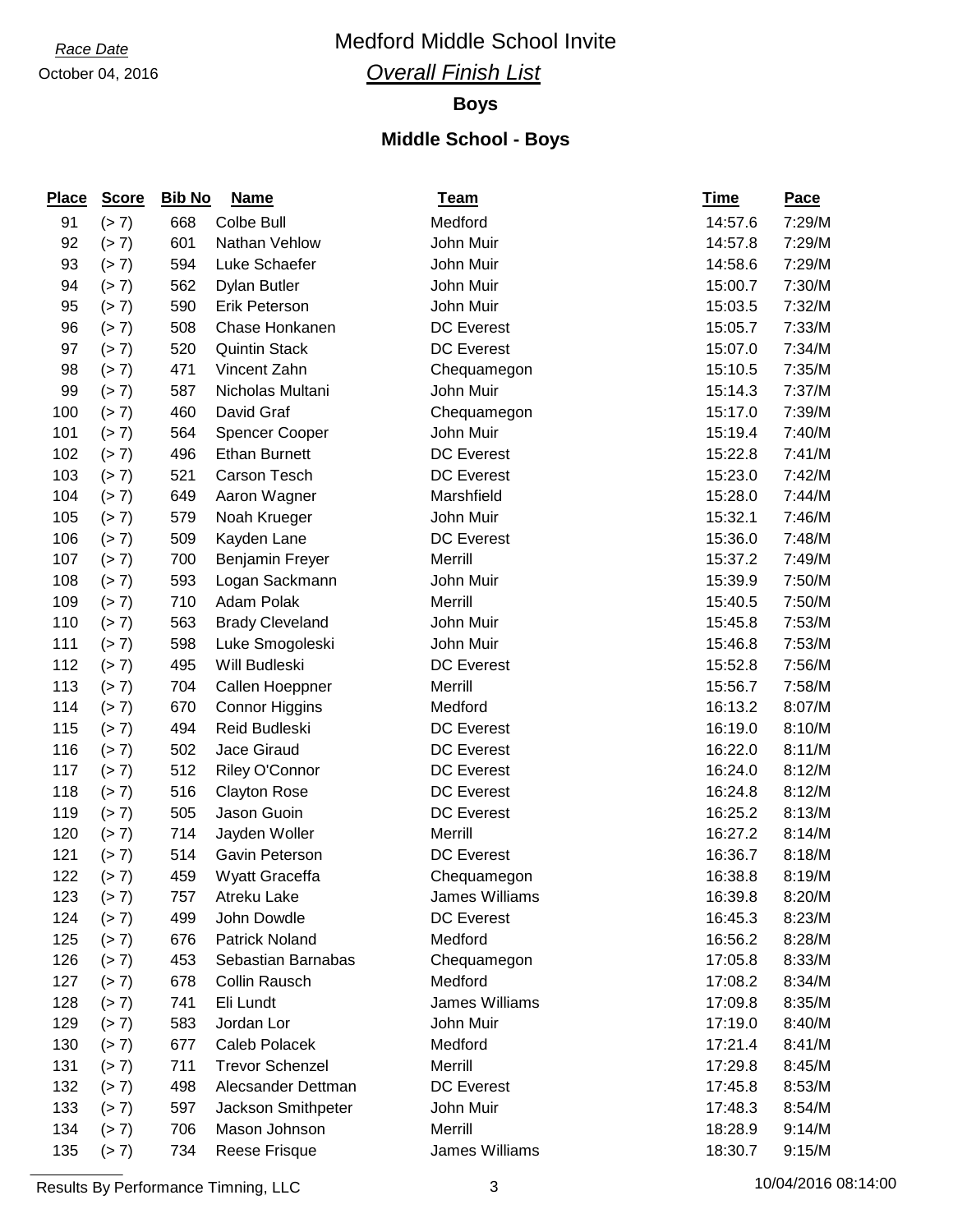## *Race Date* Medford Middle School Invite

## *Overall Finish List*

## **Boys**

| <b>Place</b> | <b>Score</b> | <b>Bib No</b> | <b>Name</b>          | <u>Team</u>       | Time    | <b>Pace</b> |
|--------------|--------------|---------------|----------------------|-------------------|---------|-------------|
| 136          | (> 7)        | 675           | Jeb Nixdorf          | Medford           | 18:31.8 | 9:16/M      |
| 137          | (> 7)        | 742           | Kail Schultz         | James Williams    | 19:49.4 | 9:55/M      |
| 138          | (> 7)        | 561           | <b>Connor Butler</b> | John Muir         | 20:25.9 | 10:13/M     |
| 139          | (> 7)        | 513           | Aiden Peterson       | <b>DC</b> Everest | 21:11.8 | 10:36/M     |
| 140          | (> 7)        | 595           | Cole Schoepke        | John Muir         | 22:07.4 | 11:04/M     |
| 141          | (> 7)        | 461           | Ernie Hempleman      | Chequamegon       | 23:50.8 | 11:55/M     |
| 142          | (> 7)        | 736           | Noah Gignac          | James Williams    | 23:57.1 | 11:59/M     |
| 143          | (> 7)        | 574           | <b>Thomas Hensel</b> | John Muir         | 24:07.2 | 12:04/M     |

Results By Performance Timning, LLC 4 10/04/2016 08:14:00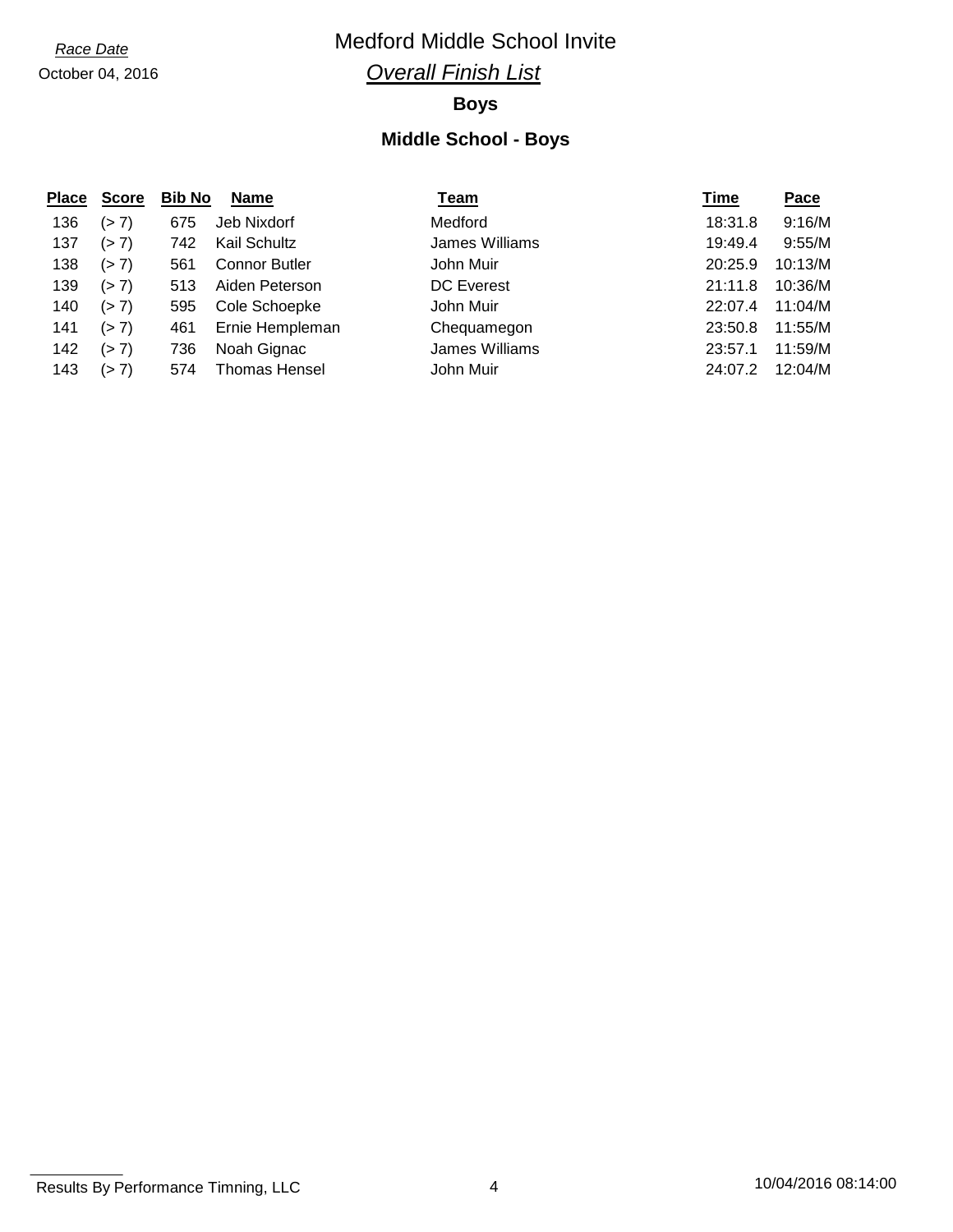## October 04, 2016 *Final Team Results*

## **Boys**

## **Middle School - Boys**

|    |                                 | <b>Overall</b> | <b>Cumulative</b>        |             | <b>Cumulative</b>     | <b>Time</b> |
|----|---------------------------------|----------------|--------------------------|-------------|-----------------------|-------------|
|    | <b>Bib No</b><br><b>Name</b>    | <b>Place</b>   | <b>Place</b>             | <b>Time</b> | <b>Time</b>           | <b>Back</b> |
|    | <b>Team - John Muir</b>         |                | <b>Finish Position -</b> | 1           |                       |             |
|    | Team Score (places): 50         |                |                          |             | Average Time: 11:53.0 |             |
|    |                                 |                |                          |             |                       |             |
| 1  | 599 Ben Stangel                 | 1              | 1                        | 10:55.5     | 10:55.5               | 0:00.0      |
| 2  | Caleb Cychosz<br>565            | 3              | 4                        | 11:28.2     | 22:23.7               | 0:32.6      |
| 3  | Nathan Hartman<br>573           | 6              | 10                       | 11:44.4     | 34:08.2               | 0:48.9      |
| 4  | Lucas Langlois<br>581           | 18             | 28                       | 12:35.4     | 46:43.6               | 1:39.9      |
| 5  | <b>Nick Rass</b><br>592         | 22             | 50                       | 12:41.7     | 59:25.3               | 1:46.2      |
| 6  | <b>Brody Hildebrandt</b><br>575 | (25)           | (75)                     | 12:44.8     | 1:12:10.1             | 1:49.2      |
| 7  | 577<br>Joel Knauf               | (29)           | (104)                    | 12:56.0     | 1:25:06.2             | 2:00.5      |
| 8  | 572<br><b>Grant Halmstad</b>    | More Than 7    |                          | 12:58.9     | 1:38:05.2             | 2:03.4      |
| 9  | Derek Danielson<br>566          | More Than 7    |                          | 13:05.1     | 1:51:10.3             | 2:09.6      |
| 10 | 568<br>Sam Edmondson            | More Than 7    |                          | 13:19.0     | 2:04:29.4             | 2:23.5      |
| 11 | 586<br>Sawyer Mork              | More Than 7    |                          | 13:26.3     | 2:17:55.7             | 2:30.7      |
| 12 | 569<br>Gabe Galang              | More Than 7    |                          | 13:28.4     | 2:31:24.1             | 2:32.9      |
| 13 | 571<br><b>Thomas Gerum</b>      | More Than 7    |                          | 13:31.8     | 2:44:56.0             | 2:36.2      |
| 14 | Abel Battino<br>560             | More Than 7    |                          | 13:42.2     | 2:58:38.2             | 2:46.7      |
| 15 | <b>Colton Pagel</b><br>588      | More Than 7    |                          | 13:48.8     | 3:12:27.0             | 2:53.3      |
| 16 | Zachary Voelker<br>602          | More Than 7    |                          | 13:50.8     | 3:26:17.8             | 2:55.2      |
| 17 | 585<br><b>Reuben Mathias</b>    | More Than 7    |                          | 13:52.6     | 3:40:10.5             | 2:57.1      |
| 18 | 582<br>Ronan Lauer              | More Than 7    |                          | 13:57.3     | 3:54:07.8             | 3:01.7      |
| 19 | <b>Derrick Bailey</b><br>559    | More Than 7    |                          | 13:59.3     | 4:08:07.2             | 3:03.8      |
| 20 | 576<br>Cade Klosinski           | More Than 7    |                          | 13:59.9     | 4:22:07.1             | 3:04.4      |
| 21 | 580<br>Gaven Lange              | More Than 7    |                          | 14:10.7     | 4:36:17.8             | 3:15.2      |
| 22 | 589<br>Jake Pease               | More Than 7    |                          | 14:15.4     | 4:50:33.2             | 3:19.8      |
| 23 | 567<br>Ben Edmondson            | More Than 7    |                          | 14:16.0     | 5:04:49.3             | 3:20.5      |
| 24 | Kian Garske<br>570              | More Than 7    |                          | 14:19.2     | 5:19:08.5             | 3:23.7      |
| 25 | 591<br><b>Simon Platte</b>      | More Than 7    |                          | 14:47.5     | 5:33:56.1             | 3:52.0      |
| 26 | 584<br>Levi Mathias             | More Than 7    |                          | 14:56.8     | 5:48:52.9             | 4:01.3      |
| 27 | 601 Nathan Vehlow               | More Than 7    |                          | 14:57.8     | 6:03:50.8             | 4:02.3      |
| 28 | Luke Schaefer<br>594            | More Than 7    |                          | 14:58.6     | 6:18:49.4             | 4:03.1      |
| 29 | 562<br>Dylan Butler             | More Than 7    |                          | 15:00.7     | 6:33:50.1             | 4:05.1      |
| 30 | 590<br><b>Erik Peterson</b>     | More Than 7    |                          | 15:03.5     | 6:48:53.7             | 4:08.0      |
| 31 | 587<br>Nicholas Multani         | More Than 7    |                          | 15:14.3     | 7:04:08.0             | 4:18.8      |
| 32 | 564<br><b>Spencer Cooper</b>    | More Than 7    |                          | 15:19.4     | 7:19:27.4             | 4:23.8      |
| 33 | 579<br>Noah Krueger             | More Than 7    |                          | 15:32.1     | 7:34:59.6             | 4:36.6      |
| 34 | 593 Logan Sackmann              | More Than 7    |                          | 15:39.9     | 7:50:39.5             | 4:44.3      |
| 35 | <b>Brady Cleveland</b><br>563   | More Than 7    |                          | 15:45.8     | 8:06:25.3             | 4:50.3      |
| 36 | 598<br>Luke Smogoleski          | More Than 7    |                          | 15:46.8     | 8:22:12.1             | 4:51.3      |
| 37 | 583<br>Jordan Lor               | More Than 7    |                          | 17:19.0     | 8:39:31.2             | 6:23.5      |
| 38 | Jackson Smithpeter<br>597       | More Than 7    |                          | 17:48.3     | 8:57:19.5             | 6:52.7      |
| 39 | 561<br><b>Connor Butler</b>     | More Than 7    |                          | 20:25.9     | 9:17:45.4             | 9:30.4      |
| 40 | Cole Schoepke<br>595            | More Than 7    |                          | 22:07.4     | 9:39:52.9             | 11:11.9     |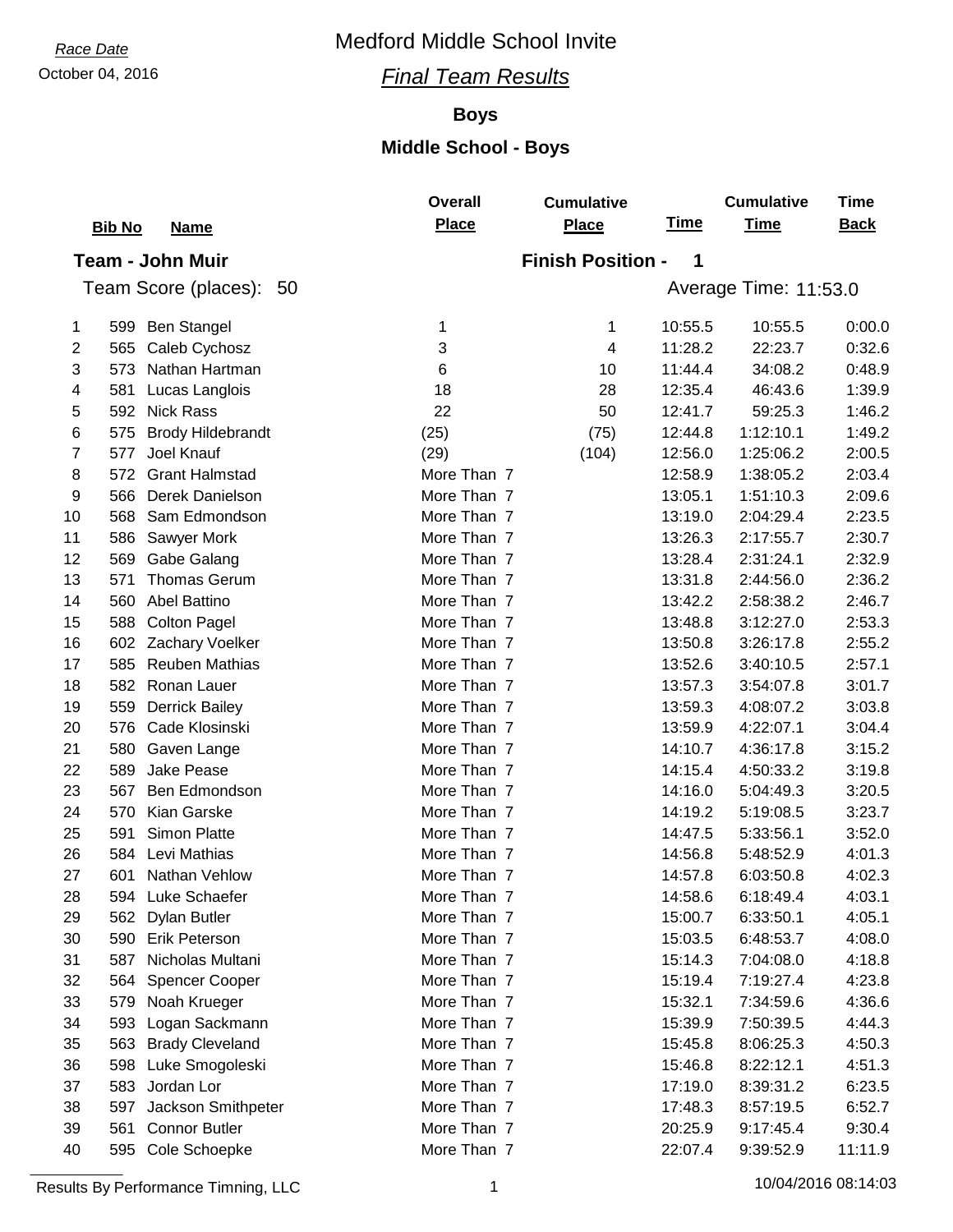## October 04, 2016 *Final Team Results*

## **Boys**

## **Middle School - Boys**

|                |                              | <b>Overall</b> | <b>Cumulative</b>        |                  | <b>Cumulative</b>     | <b>Time</b> |
|----------------|------------------------------|----------------|--------------------------|------------------|-----------------------|-------------|
|                | <b>Bib No</b><br><b>Name</b> | Place          | <b>Place</b>             | <b>Time</b>      | <b>Time</b>           | <b>Back</b> |
|                | <b>Team - John Muir</b>      |                | <b>Finish Position -</b> | 1                |                       |             |
|                | Team Score (places): 50      |                |                          |                  | Average Time: 11:53.0 |             |
| 41             | 574 Thomas Hensel            | More Than 7    |                          | 24:07.2          | 10:04:00.2            | 13:11.7     |
|                | <b>Team - Chequamegon</b>    |                | <b>Finish Position -</b> | $\boldsymbol{2}$ |                       |             |
|                | Team Score (places): 67      |                |                          |                  | Average Time: 12:19.0 |             |
| 1              | 455 Isaiah Dietz             | 5              | 5                        | 11:40.7          | 11:40.7               | 0:00.0      |
| 2              | 469<br><b>Maximus Weaver</b> | 10             | 15                       | 12:11.8          | 23:52.6               | 0:31.1      |
| 3              | 463 Vincent Koller           | 13             | 28                       | 12:26.5          | 36:19.1               | 0:45.7      |
| 4              | Noah Schultz<br>468          | 15             | 43                       | 12:31.3          | 48:50.4               | 0:50.5      |
| 5              | lan Oswald<br>467            | 24             | 67                       | 12:44.8          | 1:01:35.2             | 1:04.0      |
| 6              | Kenny Fulton<br>458          | (27)           | (94)                     | 12:50.3          | 1:14:25.5             | 1:09.5      |
| $\overline{7}$ | 462 Jacob Hilgart            | (28)           | (122)                    | 12:53.6          | 1:27:19.2             | 1:12.9      |
| 8              | Owen Miesbauer<br>465        | More Than 7    |                          | 13:28.0          | 1:40:47.3             | 1:47.2      |
| 9              | 454 Jacob Bushman            | More Than 7    |                          | 13:31.2          | 1:54:18.6             | 1:50.5      |
| 10             | <b>Osiris Weaver</b><br>470  | More Than 7    |                          | 13:48.7          | 2:08:07.3             | 2:08.0      |
| 11             | <b>Gabe Oswald</b><br>466    | More Than 7    |                          | 13:56.4          | 2:22:03.8             | 2:15.7      |
| 12             | 464 Aiden Miesbauer          | More Than 7    |                          | 14:29.8          | 2:36:33.6             | 2:49.0      |
| 13             | Mason Freiberger<br>457      | More Than 7    |                          | 14:31.3          | 2:51:04.9             | 2:50.5      |
| 14             | Vincent Zahn<br>471          | More Than 7    |                          | 15:10.5          | 3:06:15.5             | 3:29.8      |
| 15             | David Graf<br>460            | More Than 7    |                          | 15:17.0          | 3:21:32.6             | 3:36.3      |
| 16             | 459<br>Wyatt Graceffa        | More Than 7    |                          | 16:38.8          | 3:38:11.4             | 4:58.0      |
| 17             | Sebastian Barnabas<br>453    | More Than 7    |                          | 17:05.8          | 3:55:17.2             | 5:25.0      |
| 18             | Ernie Hempleman<br>461       | More Than 7    |                          | 23:50.8          | 4:19:08.1             | 12:10.0     |
|                | <b>Team - DC Everest</b>     |                | <b>Finish Position -</b> | 3                |                       |             |
|                | Team Score (places):<br>-77  |                |                          |                  | Average Time: 12:21.9 |             |
| $1 \quad$      | 501 Alex Falkowski           | 4              | 4                        | 11:36.0          | 11:36.0               | 0:00.0      |
| 2              | 517 Triton Schmidt           | 11             | 15                       | 12:12.9          | 23:49.0               | 0:36.9      |
| 3              | 504 Ethan Goethel            | 19             | 34                       | 12:36.0          | 36:25.0               | 0:59.9      |
| 4              | 490 AJ Appel                 | 20             | 54                       | 12:41.3          | 49:06.3               | 1:05.2      |
| 5              | <b>Ethan Hanke</b><br>507    | 23             | 77                       | 12:43.3          | 1:01:49.6             | 1:07.2      |
| 6              | 506 William Hagedorn         | (30)           | (107)                    | 13:00.2          | 1:14:49.8             | 1:24.1      |
| 7              | 491<br>Deven Bapp            | (33)           | (140)                    | 13:04.2          | 1:27:54.1             | 1:28.2      |
| 8              | 492<br><b>Camden Barwick</b> | More Than 7    |                          | 13:04.4          | 1:40:58.6             | 1:28.4      |
| 9              | 523 Ethan Zunker             | More Than 7    |                          | 13:29.3          | 1:54:28.0             | 1:53.3      |
| 10             | Lucien O'Connor<br>511       | More Than 7    |                          | 13:31.5          | 2:07:59.5             | 1:55.4      |
| 11             | 518<br>Nathan Spooner        | More Than 7    |                          | 13:41.6          | 2:21:41.2             | 2:05.6      |
| 12             | Max Bublik<br>493            | More Than 7    |                          | 13:56.9          | 2:35:38.1             | 2:20.8      |
| 13             | 519 Noah Stachovak           | More Than 7    |                          | 13:59.7          | 2:49:37.8             | 2:23.6      |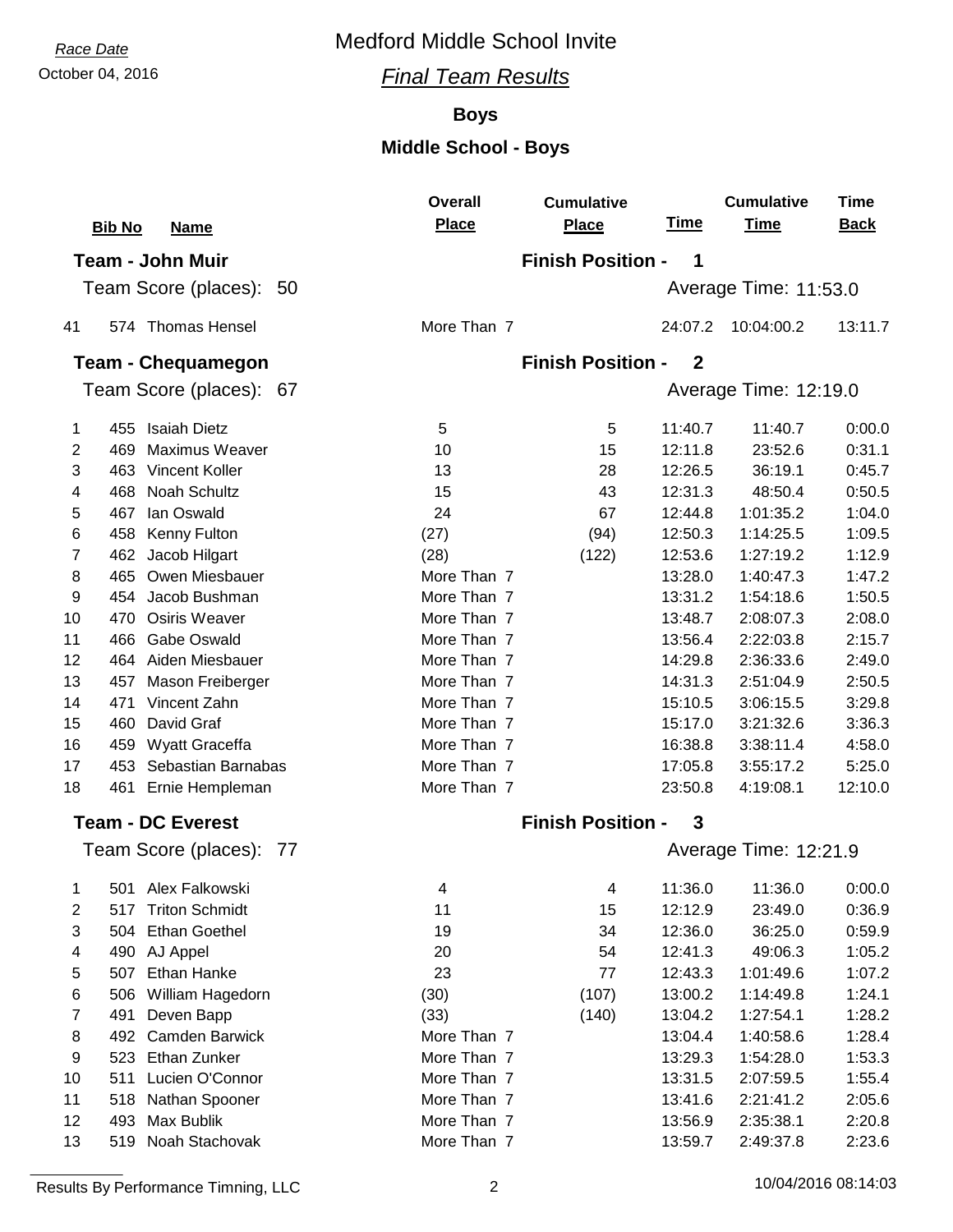## October 04, 2016 *Final Team Results*

#### **Boys**

## **Middle School - Boys**

|    | <b>Bib No</b>                 | <b>Overall</b><br>Place | <b>Cumulative</b><br><b>Place</b> | <u>Time</u> | <b>Cumulative</b><br><b>Time</b> | <b>Time</b><br><b>Back</b> |
|----|-------------------------------|-------------------------|-----------------------------------|-------------|----------------------------------|----------------------------|
|    | <u>Name</u>                   |                         |                                   |             |                                  |                            |
|    | <b>Team - DC Everest</b>      |                         | <b>Finish Position -</b>          | 3           |                                  |                            |
|    | Team Score (places): 77       |                         |                                   |             | Average Time: 12:21.9            |                            |
| 14 | 500 Aidan Earll               | More Than 7             |                                   | 14:00.7     | 3:03:38.6                        | 2:24.7                     |
| 15 | Aidan Morgan<br>510           | More Than 7             |                                   | 14:02.7     | 3:17:41.3                        | 2:26.6                     |
| 16 | 508<br>Chase Honkanen         | More Than 7             |                                   | 15:05.7     | 3:32:47.1                        | 3:29.7                     |
| 17 | 520<br><b>Quintin Stack</b>   | More Than 7             |                                   | 15:07.0     | 3:47:54.1                        | 3:30.9                     |
| 18 | 496<br><b>Ethan Burnett</b>   | More Than 7             |                                   | 15:22.8     | 4:03:16.9                        | 3:46.7                     |
| 19 | 521<br>Carson Tesch           | More Than 7             |                                   | 15:23.0     | 4:18:40.0                        | 3:47.0                     |
| 20 | 509<br>Kayden Lane            | More Than 7             |                                   | 15:36.0     | 4:34:16.0                        | 3:59.9                     |
| 21 | Will Budleski<br>495          | More Than 7             |                                   | 15:52.8     | 4:50:08.9                        | 4:16.7                     |
| 22 | <b>Reid Budleski</b><br>494   | More Than 7             |                                   | 16:19.0     | 5:06:28.0                        | 4:43.0                     |
| 23 | Jace Giraud<br>502            | More Than 7             |                                   | 16:22.0     | 5:22:50.0                        | 4:46.0                     |
| 24 | Riley O'Connor<br>512         | More Than 7             |                                   | 16:24.0     | 5:39:14.1                        | 4:47.9                     |
| 25 | 516<br><b>Clayton Rose</b>    | More Than 7             |                                   | 16:24.8     | 5:55:38.9                        | 4:48.7                     |
| 26 | 505<br>Jason Guoin            | More Than 7             |                                   | 16:25.2     | 6:12:04.1                        | 4:49.1                     |
| 27 | Gavin Peterson<br>514         | More Than 7             |                                   | 16:36.7     | 6:28:40.9                        | 5:00.7                     |
| 28 | John Dowdle<br>499            | More Than 7             |                                   | 16:45.3     | 6:45:26.2                        | 5:09.2                     |
| 29 | 498<br>Alecsander Dettman     | More Than 7             |                                   | 17:45.8     | 7:03:12.0                        | 6:09.7                     |
| 30 | 513 Aiden Peterson            | More Than 7             |                                   | 21:11.8     | 7:24:23.8                        | 9:35.7                     |
|    | <b>Team - Medford</b>         |                         | <b>Finish Position -</b>          | 4           |                                  |                            |
|    | Team Score (places): 91       |                         |                                   |             | Average Time: 12:26.6            |                            |
| 1  | Joe Sullivan<br>681           | $\overline{2}$          | 2                                 | 11:20.4     | 11:20.4                          | 0:00.0                     |
| 2  | 674<br>Jacob Mertens          | $\overline{7}$          | 9                                 | 11:54.9     | 23:15.4                          | 0:34.4                     |
| 3  | Brayden Machon<br>673         | 16                      | 25                                | 12:32.9     | 35:48.4                          | 1:12.5                     |
| 4  | 682 Jack Tlusty               | 31                      | 56                                | 13:01.0     | 48:49.4                          | 1:40.5                     |
| 5  | <b>Miles Searles</b><br>680   | 35                      | 91                                | 13:23.7     | 1:02:13.1                        | 2:03.2                     |
| 6  | <b>Blake Schilling</b><br>679 | (43)                    | (134)                             | 13:44.6     | 1:15:57.8                        | 2:24.2                     |
| 7  | Hayden Johnson<br>671         | (46)                    | (180)                             | 13:55.2     | 1:29:53.1                        | 2:34.7                     |
| 8  | Noah Weatherford<br>683       | More Than 7             |                                   | 14:23.0     | 1:44:16.2                        | 3:02.5                     |
| 9  | Michael Errthum<br>669        | More Than 7             |                                   | 14:53.6     | 1:59:09.9                        | 3:33.2                     |
| 10 | Colbe Bull<br>668             | More Than 7             |                                   | 14:57.6     | 2:14:07.5                        | 3:37.1                     |
| 11 | <b>Connor Higgins</b><br>670  | More Than 7             |                                   | 16:13.2     | 2:30:20.8                        | 4:52.7                     |
| 12 | 676<br><b>Patrick Noland</b>  | More Than 7             |                                   | 16:56.2     | 2:47:17.0                        | 5:35.8                     |
| 13 | 678<br><b>Collin Rausch</b>   | More Than 7             |                                   | 17:08.2     | 3:04:25.3                        | 5:47.8                     |
| 14 | Caleb Polacek<br>677          | More Than 7             |                                   | 17:21.4     | 3:21:46.8                        | 6:00.9                     |
| 15 | Jeb Nixdorf<br>675            | More Than 7             |                                   | 18:31.8     | 3:40:18.6                        | 7:11.3                     |
|    | <b>Team - Marshfield</b>      |                         | <b>Finish Position -</b>          | 5           |                                  |                            |

## Average Time: 12:34.3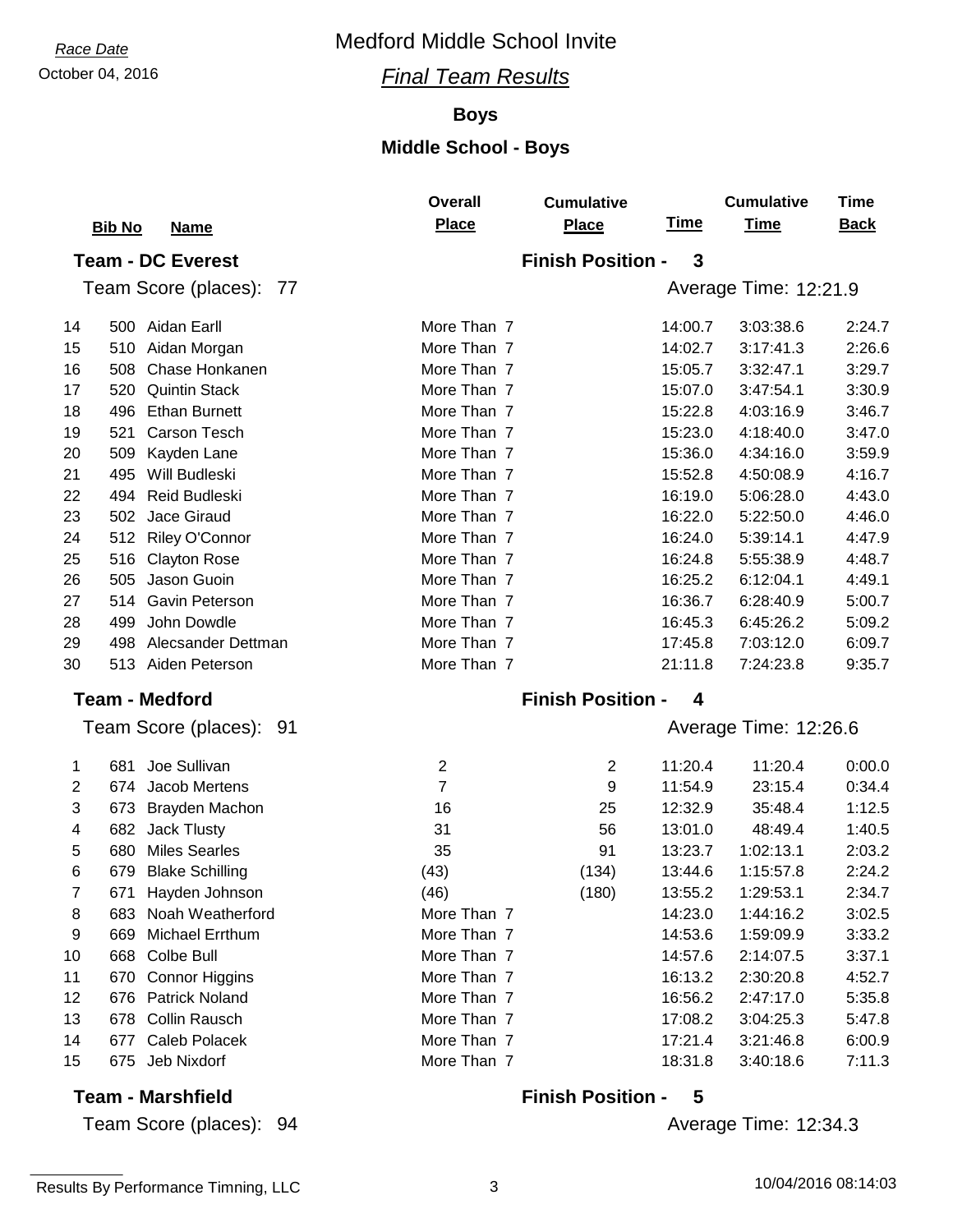## October 04, 2016 *Final Team Results*

## **Boys**

## **Middle School - Boys**

|                         |                              | <b>Overall</b> | <b>Cumulative</b>        |             | <b>Cumulative</b>     | Time        |
|-------------------------|------------------------------|----------------|--------------------------|-------------|-----------------------|-------------|
|                         | <b>Bib No</b><br><b>Name</b> | <b>Place</b>   | <b>Place</b>             | <b>Time</b> | <b>Time</b>           | <b>Back</b> |
|                         | <b>Team - Marshfield</b>     |                | <b>Finish Position -</b> | 5           |                       |             |
|                         | Team Score (places): 94      |                |                          |             | Average Time: 12:34.3 |             |
| 1                       | 643 Myles Jensen             | 8              | 8                        | 11:55.2     | 11:55.2               | 0:00.0      |
| $\mathbf{2}$            | 642<br>Henry Hoerneman       | 12             | 20                       | 12:13.3     | 24:08.5               | 0:18.0      |
| 3                       | <b>Tanner Karau</b><br>644   | 14             | 34                       | 12:28.7     | 36:37.2               | 0:33.4      |
| 4                       | Michael Woellert<br>651      | 21             | 55                       | 12:41.5     | 49:18.8               | 0:46.3      |
| 5                       | Payton Smith<br>647          | 39             | 94                       | 13:32.9     | 1:02:51.7             | 1:37.6      |
| 6                       | 639<br>Ethan Baka            | (41)           | (135)                    | 13:34.8     | 1:16:26.5             | 1:39.5      |
| 7                       | 648<br>Nickolas Stamp        | (44)           | (179)                    | 13:51.4     | 1:30:17.9             | 1:56.1      |
| 8                       | David McKee<br>646           | More Than 7    |                          | 14:10.7     | 1:44:28.6             | 2:15.5      |
| 9                       | Michael Weigel<br>650        | More Than 7    |                          | 14:12.7     | 1:58:41.4             | 2:17.5      |
| 10                      | 640<br>lan Brunson           | More Than 7    |                          | 14:22.0     | 2:13:03.5             | 2:26.8      |
| 11                      | Kennan Chojnacki<br>641      | More Than 7    |                          | 14:31.4     | 2:27:34.9             | 2:36.2      |
| 12                      | 649 Aaron Wagner             | More Than 7    |                          | 15:28.0     | 2:43:03.0             | 3:32.8      |
|                         | <b>Team - James Williams</b> |                | <b>Finish Position -</b> | 6           |                       |             |
|                         | Team Score (places): 139     |                |                          |             | Average Time: 12:54.8 |             |
| 1                       | 744 Jacob Weddle             | 9              | 9                        | 11:55.8     | 11:55.8               | 0:00.0      |
| $\overline{2}$          | 738 Zach Goodrich            | 26             | 35                       | 12:49.2     | 24:45.0               | 0:53.4      |
| 3                       | <b>Tristan Fuss</b><br>735   | 32             | 67                       | 13:02.2     | 37:47.2               | 1:06.4      |
| 4                       | 739<br>Callahan Laggis       | 34             | 101                      | 13:15.2     | 51:02.5               | 1:19.4      |
| 5                       | 731<br>Samuel Fehlen         | 38             | 139                      | 13:31.6     | 1:04:34.1             | 1:35.8      |
| $\,6$                   | 740<br>Leo Losch             | (45)           | (184)                    | 13:53.7     | 1:18:27.9             | 1:57.9      |
| 7                       | Daniel Goldsworthy<br>737    | (49)           | (233)                    | 14:38.7     | 1:33:06.6             | 2:42.9      |
| $\bf 8$                 | 757<br>Atreku Lake           | More Than 7    |                          | 16:39.8     | 1:49:46.4             | 4:44.0      |
| 9                       | 741<br>Eli Lundt             | More Than 7    |                          | 17:09.8     | 2:06:56.3             | 5:14.0      |
| 10                      | Reese Frisque<br>734         | More Than 7    |                          | 18:30.7     | 2:25:27.0             | 6:34.9      |
| 11                      | Kail Schultz<br>742          | More Than 7    |                          | 19:49.4     | 2:45:16.5             | 7:53.6      |
| 12                      | 736 Noah Gignac              | More Than 7    |                          | 23:57.1     | 3:09:13.6             | 12:01.2     |
|                         | <b>Team - Merrill</b>        |                | <b>Finish Position -</b> | 7           |                       |             |
|                         | Team Score (places): 172     |                |                          |             | Average Time: 13:19.4 |             |
| 1                       | 701 Cameron Gebert           | 17             | 17                       | 12:33.3     | 12:33.3               | 0:00.0      |
| $\overline{\mathbf{c}}$ | 705<br>Ben Hoerstmann        | 36             | 53                       | 13:23.8     | 25:57.1               | 0:50.5      |
| 3                       | 708 Judah Leder              | 37             | 90                       | 13:30.8     | 39:27.9               | 0:57.5      |
| 4                       | 702<br>David Golisch         | 40             | 130                      | 13:33.3     | 53:01.2               | 1:00.0      |
| 5                       | <b>Elliott Hanson</b><br>703 | 42             | 172                      | 13:36.1     | 1:06:37.4             | 1:02.8      |
| $\,6$                   | 707<br>Logan Kanitz          | (47)           | (219)                    | 13:59.7     | 1:20:37.1             | 1:26.4      |
| $\overline{7}$          | 713 Kyle Stellingworth       | (48)           | (267)                    | 14:13.9     | 1:34:51.1             | 1:40.6      |
| 8                       | 712 Ian Schuetze             | More Than 7    |                          | 14:20.8     | 1:49:12.0             | 1:47.5      |
|                         |                              |                |                          |             |                       |             |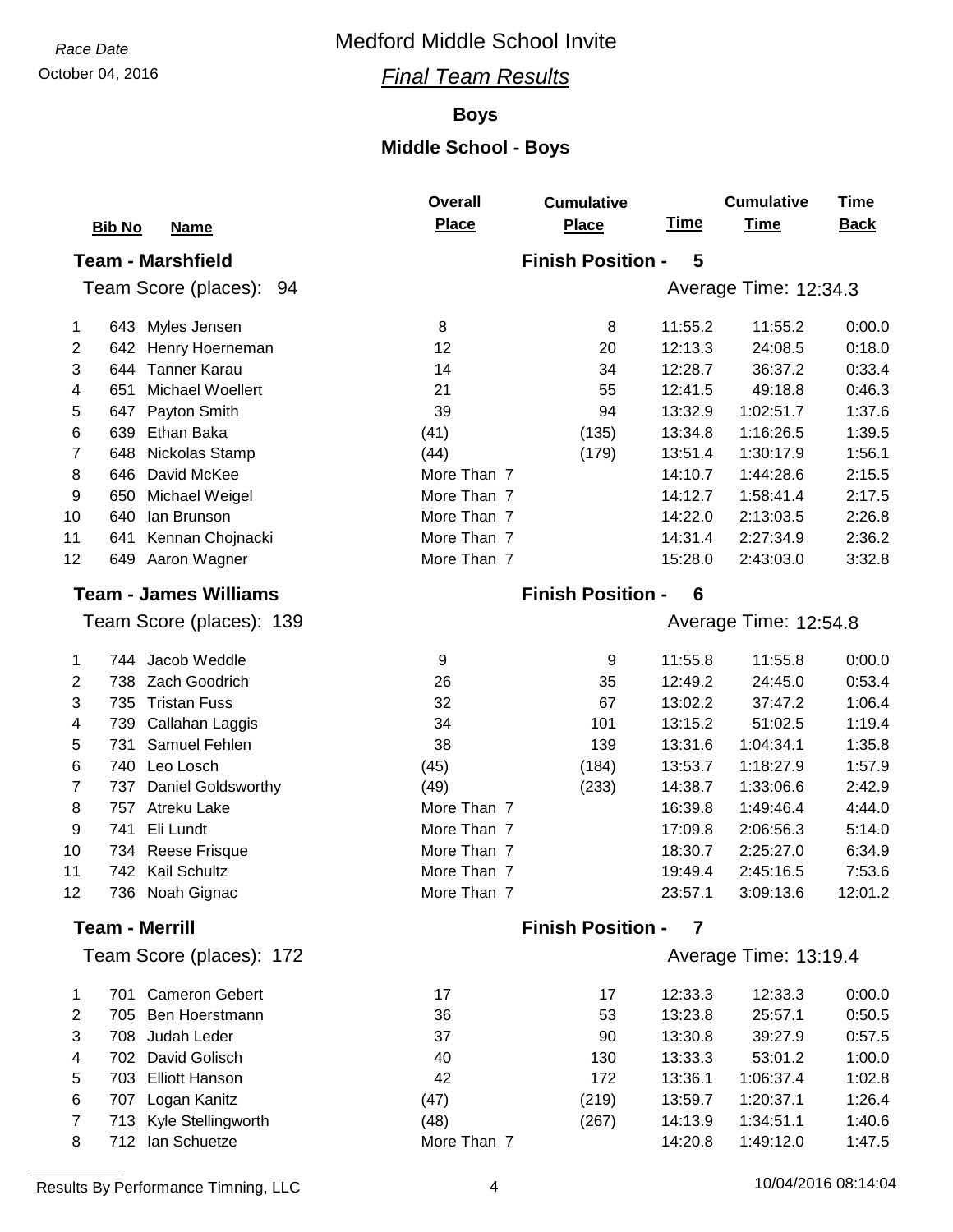## October 04, 2016 *Final Team Results*

## **Boys**

|    | <b>Bib No</b><br><b>Name</b> | Overall<br><b>Place</b> | <b>Cumulative</b><br><b>Place</b> | <u>Time</u> | <b>Cumulative</b><br><b>Time</b> | Time<br><b>Back</b> |
|----|------------------------------|-------------------------|-----------------------------------|-------------|----------------------------------|---------------------|
|    | <b>Team - Merrill</b>        |                         | <b>Finish Position -</b>          | 7           |                                  |                     |
|    | Team Score (places): 172     |                         |                                   |             | Average Time: 13:19.4            |                     |
| 9  | 699 Levi Black               | More Than 7             |                                   | 14:22.0     | 2:03:34.1                        | 1:48.7              |
| 10 | 700 Benjamin Freyer          | More Than 7             |                                   | 15:37.2     | 2:19:11.3                        | 3:03.9              |
| 11 | 710 Adam Polak               | More Than 7             |                                   | 15:40.5     | 2:34:51.8                        | 3:07.2              |
| 12 | 704 Callen Hoeppner          | More Than 7             |                                   | 15:56.7     | 2:50:48.6                        | 3:23.4              |
| 13 | 714 Jayden Woller            | More Than 7             |                                   | 16:27.2     | 3:07:15.9                        | 3:53.9              |
| 14 | 711 Trevor Schenzel          | More Than 7             |                                   | 17:29.8     | 3:24:45.7                        | 4:56.5              |
| 15 | 706 Mason Johnson            | More Than 7             |                                   | 18:28.9     | 3:43:14.6                        | 5:55.6              |

Results By Performance Timning, LLC 6 10/04/2016 08:14:04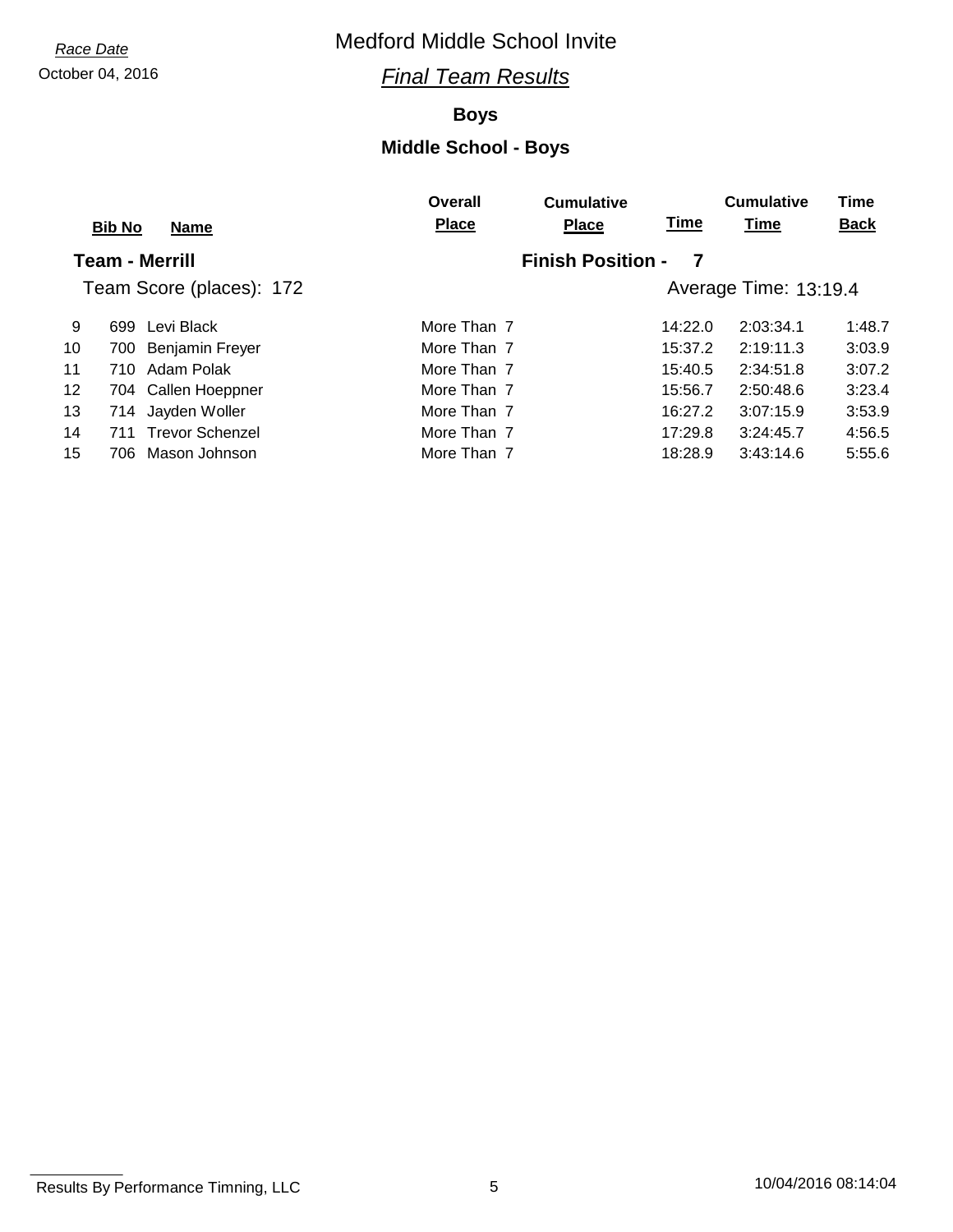October 04, 2016 *Team Summary Results*

## **Girls**

## **Middle School - Girls**

|                         |                       | Top 5         | <b>Finishers --------------</b> |                |                |                 |                |              |       |  |
|-------------------------|-----------------------|---------------|---------------------------------|----------------|----------------|-----------------|----------------|--------------|-------|--|
| Place                   | <b>Team</b>           | <b>Places</b> |                                 | $1\quad 2$     | $\overline{3}$ | $\overline{4}$  | $\overline{5}$ | <u>6* 7*</u> |       |  |
| 1                       | <b>Medford</b>        | 37            | 1                               | $\overline{4}$ | 6              | 12 <sup>°</sup> | 14             |              | 22 35 |  |
|                         |                       | Top 5 Times:  | 1:06:44.0                       |                |                |                 |                |              |       |  |
| $\mathbf{2}$            | <b>John Muir</b>      | 55            | 2                               | $-5$           | 9              | 15 <sup>2</sup> | - 24           | 26           | 27    |  |
|                         |                       | Top 5 Times:  | 1:07:41.0                       |                |                |                 |                |              |       |  |
| 3                       | <b>DC Everest</b>     | 63            |                                 | $3 \quad 10$   | $-11$          | 16              | - 23           | 25           | - 28  |  |
|                         |                       | Top 5 Times:  | 1:08:26.2                       |                |                |                 |                |              |       |  |
| 4                       | Chequamegon           | 113           |                                 | 7 18 21        |                | 31              | 36             |              | 37 39 |  |
|                         |                       | Top 5 Times:  | 1:10:43.9                       |                |                |                 |                |              |       |  |
| $\overline{\mathbf{5}}$ | <b>Marshfield</b>     | 118           |                                 | 8 17           | 29             | 30              | - 34           | 44           | - 45  |  |
|                         |                       | Top 5 Times:  | 1:10:51.3                       |                |                |                 |                |              |       |  |
| 6                       | <b>Merrill</b>        | 144           | 13 20                           |                | 33             | 38              | 40             | 42           | 46    |  |
|                         |                       | Top 5 Times:  | 1:12:17.6                       |                |                |                 |                |              |       |  |
| 7                       | <b>James Williams</b> | 182           |                                 | 19 32          | 41             | 43              | 47             | 48           | 49    |  |
|                         |                       | Top 5 Times:  | 1:14:49.3                       |                |                |                 |                |              |       |  |
|                         |                       |               |                                 |                |                |                 |                |              |       |  |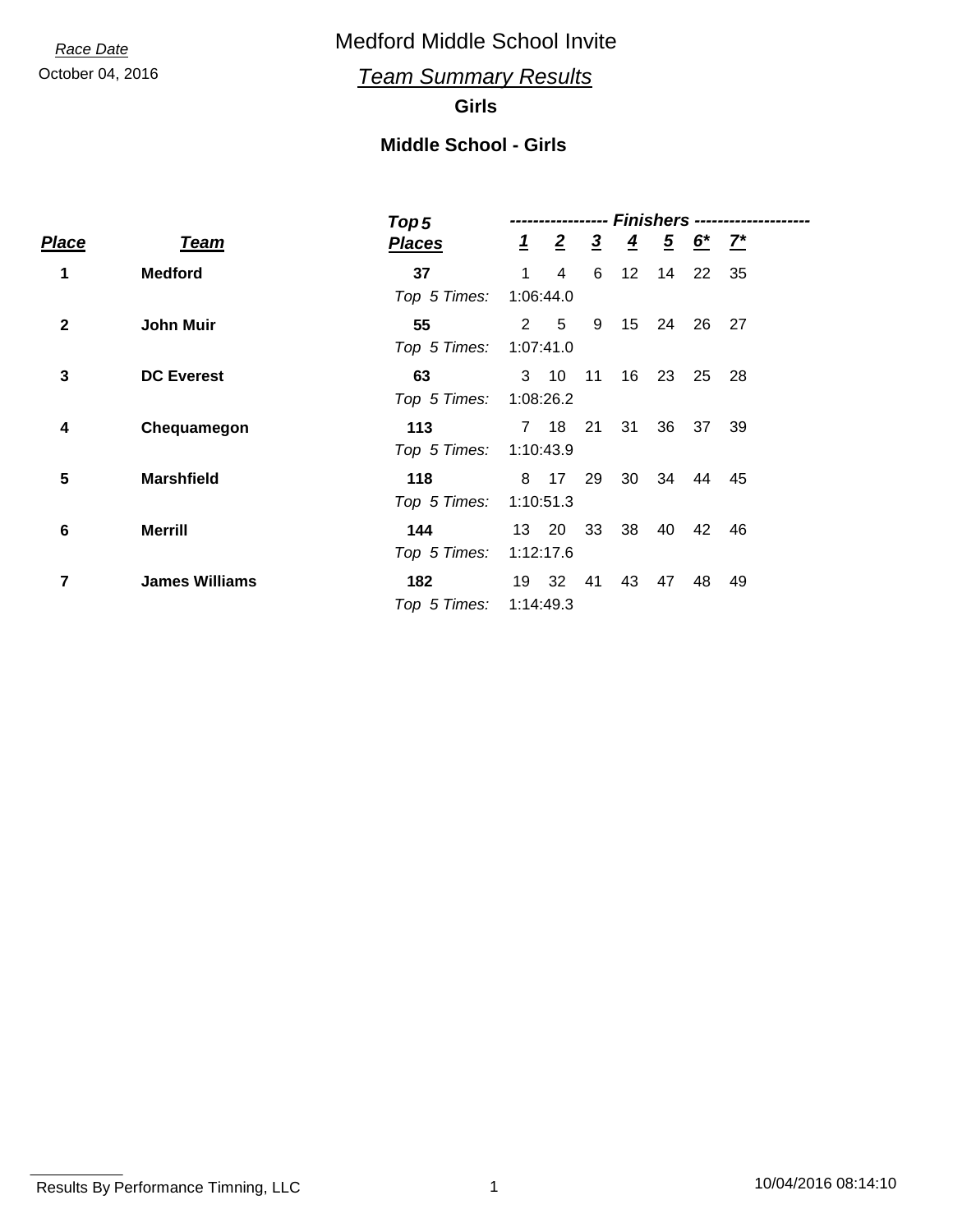## *Race Date* Medford Middle School Invite

## *Overall Finish List*

#### **Girls**

### **Middle School - Girls**

| <b>Place</b>   | <b>Score</b>   | <b>Bib No</b> | <b>Name</b>             | <b>Team</b>       | <u>Time</u> | Pace   |
|----------------|----------------|---------------|-------------------------|-------------------|-------------|--------|
| 1              | 1              | 688           | <b>Bryn Fronk</b>       | Medford           | 12:49.5     | 6:25/M |
| $\mathbf 2$    | $\overline{c}$ | 622           | Rachel Jaworski         | John Muir         | 12:55.1     | 6:28/M |
| 3              | 3              | 551           | Hanna Stuedemann        | <b>DC</b> Everest | 13:11.2     | 6:36/M |
| 4              | 4              | 695           | <b>Brooke Rudolph</b>   | Medford           | 13:12.2     | 6:36/M |
| 5              | 5              | 603           | <b>Grace Albee</b>      | John Muir         | 13:13.6     | 6:37/M |
| 6              | 6              | 691           | Karli Higgins           | Medford           | 13:20.1     | 6:40/M |
| $\overline{7}$ | 7              | 478           | Claudia Lasiowski       | Chequamegon       | 13:23.3     | 6:42/M |
| 8              | 8              | 655           | Dehlia Kilty            | Marshfield        | 13:26.4     | 6:43/M |
| 9              | 9              | 635           | Sophie Sinz             | John Muir         | 13:32.9     | 6:46/M |
| 10             | 10             | 545           | Emma Radies             | DC Everest        | 13:35.3     | 6:48/M |
| 11             | 11             | 541           | Sara Niemuth            | <b>DC</b> Everest | 13:35.6     | 6:48/M |
| 12             | 12             | 694           | DeLana Radlinger        | Medford           | 13:35.7     | 6:48/M |
| 13             | 13             | 725           | Elizabeth Schmidt       | Merrill           | 13:38.6     | 6:49/M |
| 14             | 14             | 693           | Alicia Kawa             | Medford           | 13:46.4     | 6:53/M |
| 15             | 15             | 618           | Alex Galang             | John Muir         | 13:47.4     | 6:54/M |
| 16             | 16             | 526           | Mackenzie Bessette      | DC Everest        | 13:53.6     | 6:57/M |
| 17             | 17             | 654           | <b>Allison Geiger</b>   | Marshfield        | 13:54.8     | 6:57/M |
| 18             | 18             | 482           | Emma O'Meara            | Chequamegon       | 13:57.3     | 6:59/M |
| 19             | 19             | 747           | Megan Brown             | James Williams    | 13:58.8     | 6:59/M |
| 20             | 20             | 729           | Laney Zuelsdorff        | Merrill           | 14:00.8     | 7:00/M |
| 21             | 21             | 480           | Autumn Michalski        | Chequamegon       | 14:06.8     | 7:03/M |
| 22             | 22             | 687           | Alexis Fleegel          | Medford           | 14:08.3     | 7:04/M |
| 23             | 23             | 537           | <b>Brigitte Lindell</b> | <b>DC</b> Everest | 14:10.3     | 7:05/M |
| 24             | 24             | 634           | Mia Schuler             | John Muir         | 14:11.8     | 7:06/M |
| 25             | 25             | 556           | Ciarra Wanta            | <b>DC</b> Everest | 14:11.8     | 7:06/M |
| 26             | 26             | 632           | <b>Bella Samz</b>       | John Muir         | 14:12.3     | 7:06/M |
| 27             | 27             | 604           | Julia Borchardt         | John Muir         | 14:16.3     | 7:08/M |
| 28             | 28             | 528           | Alyssa Buchowski        | DC Everest        | 14:16.6     | 7:08/M |
| 29             | (> 7)          | 525           | Sophia Besette          | <b>DC</b> Everest | 14:16.7     | 7:08/M |
| 30             | (> 7)          | 615           | Anika Eder              | John Muir         | 14:18.6     | 7:09/M |
| 31             | 29             | 657           | Elaina Kirschnik        | Marshfield        | 14:21.3     | 7:11/M |
| 32             | 30             | 658           | Maddie Michaelis        | Marshfield        | 14:21.3     | 7:11/M |
| 33             | (> 7)          | 533           | Emma Hessil             | <b>DC</b> Everest | 14:22.5     | 7:11/M |
| 34             | (> 7)          | 550           | <b>Kennedy Stowell</b>  | DC Everest        | 14:24.1     | 7:12/M |
| 35             | (> 7)          | 630           | Gracie Nordin           | John Muir         | 14:24.3     | 7:12/M |
| 36             | 31             | 481           | Jovi Miquel             | Chequamegon       | 14:25.1     | 7:13/M |
| 37             | 32             | 748           | Brzycki Brynn           | James Williams    | 14:25.9     | 7:13/M |
| 38             | (> 7)          | 633           | Molly Schaefer          | John Muir         | 14:30.4     | 7:15/M |
| 39             | (> 7)          | 552           | Megan Szekeress         | <b>DC Everest</b> | 14:38.3     | 7:19/M |
| 40             | 33             | 727           | Searra Turner           | Merrill           | 14:45.1     | 7:23/M |
| 41             | (> 7)          | 617           | Samantha Federici       | John Muir         | 14:46.1     | 7:23/M |
| 42             | 34             | 652           | Leah Brown              | Marshfield        | 14:47.3     | 7:24/M |
| 43             | (> 7)          | 553           | Rena Thapa              | <b>DC</b> Everest | 14:49.6     | 7:25/M |
| 44             | 35             | 698           | Justine Wojcik          | Medford           | 14:50.8     | 7:25/M |
| 45             | 36             | 472           | Arianna Dodge           | Chequamegon       | 14:51.3     | 7:26/M |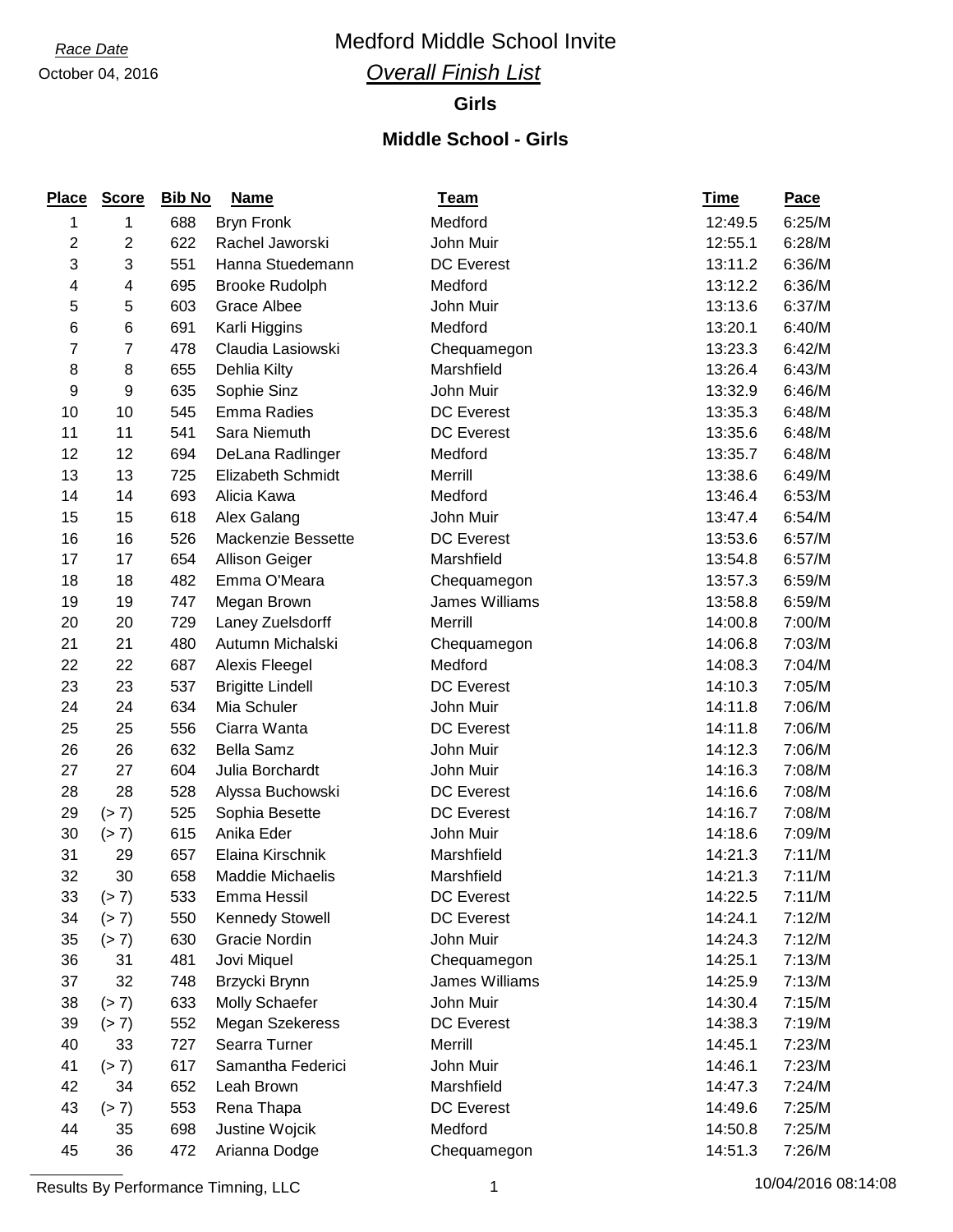# *Race Date* Medford Middle School Invite

## *Overall Finish List*

#### **Girls**

### **Middle School - Girls**

| <b>Place</b> | <b>Score</b> | <b>Bib No</b> | <b>Name</b>              | <u>Team</u>       | <u>Time</u> | Pace   |
|--------------|--------------|---------------|--------------------------|-------------------|-------------|--------|
| 46           | 37           | 477           | Kaitlin Humphrey         | Chequamegon       | 14:54.2     | 7:27/M |
| 47           | 38           | 717           | <b>Maddy Drew</b>        | Merrill           | 14:54.6     | 7:27/M |
| 48           | (> 7)        | 616           | <b>Grace Edwards</b>     | John Muir         | 14:55.4     | 7:28/M |
| 49           | (> 7)        | 692           | Kelsey Jascor            | Medford           | 14:55.6     | 7:28/M |
| 50           | (> 7)        | 606           | Adah Boyd                | John Muir         | 14:55.6     | 7:28/M |
| 51           | 39           | 479           | <b>Rylee Meyer</b>       | Chequamegon       | 14:58.1     | 7:29/M |
| 52           | 40           | 715           | Annie Becker             | Merrill           | 14:58.4     | 7:29/M |
| 53           | 41           | 752           | Sage Flory               | James Williams    | 15:00.5     | 7:30/M |
| 54           | 42           | 726           | Olivia Troyer            | Merrill           | 15:04.5     | 7:32/M |
| 55           | 43           | 751           | Lily Eternicka           | James Williams    | 15:12.4     | 7:36/M |
| 56           | (> 7)        | 476           | Abby Herbst              | Chequamegon       | 15:12.5     | 7:36/M |
| 57           | (> 7)        | 534           | Isabelle Jaipuri         | <b>DC</b> Everest | 15:13.5     | 7:37/M |
| 58           | (> 7)        | 608           | Abby Bushman             | John Muir         | 15:15.4     | 7:38/M |
| 59           | 44           | 663           | <b>Emily Sautebin</b>    | Marshfield        | 15:16.9     | 7:38/M |
| 60           | (> 7)        | 557           | Skylie Wilke             | <b>DC</b> Everest | 15:17.9     | 7:39/M |
| 61           | (> 7)        | 546           | Megan Schultz            | <b>DC</b> Everest | 15:18.1     | 7:39/M |
| 62           | (> 7)        | 485           | Danielle Vittone         | Chequamegon       | 15:18.1     | 7:39/M |
| 63           | (> 7)        | 483           | Kristina Peterson        | Chequamegon       | 15:19.1     | 7:40/M |
| 64           | 45           | 656           | Kairi Kim                | Marshfield        | 15:19.4     | 7:40/M |
| 65           | (> 7)        | 659           | Jerica Mueller           | Marshfield        | 15:25.2     | 7:43/M |
| 66           | (> 7)        | 666           | Mya Williamson           | Marshfield        | 15:28.6     | 7:44/M |
| 67           | (> 7)        | 684           | Alyssa Brandner          | Medford           | 15:34.8     | 7:47/M |
| 68           | (> 7)        | 627           | <b>Ellise Markevitch</b> | John Muir         | 15:36.8     | 7:48/M |
| 69           | (> 7)        | 474           | Jasmine Fulton           | Chequamegon       | 15:40.3     | 7:50/M |
| 70           | (> 7)        | 610           | Melissa Coscio-Pagel     | John Muir         | 15:41.1     | 7:51/M |
| 71           | (> 7)        | 623           | Emily Johnson            | John Muir         | 15:42.6     | 7:51/M |
| 72           | (> 7)        | 626           | <b>Lindsey Lucht</b>     | John Muir         | 15:45.4     | 7:53/M |
| 73           | (> 7)        | 614           | Kylie Draeger            | John Muir         | 15:46.6     | 7:53/M |
| 74           | (> 7)        | 629           | Patty Nelson             | John Muir         | 15:46.6     | 7:53/M |
| 75           | (> 7)        | 686           | <b>Hailey Carey</b>      | Medford           | 15:47.2     | 7:54/M |
| 76           | (> 7)        | 609           | Claire Butalla           | John Muir         | 15:47.4     | 7:54/M |
| 77           | (> 7)        | 484           | <b>Allison Smith</b>     | Chequamegon       | 15:49.4     | 7:55/M |
| 78           | (> 7)        | 607           | Katelin Brillhart        | John Muir         | 15:49.6     | 7:55/M |
| 79           | (> 7)        | 547           | <b>Carly Schwantes</b>   | <b>DC</b> Everest | 15:51.3     | 7:56/M |
| 80           | (> 7)        | 532           | Kylee Gilge              | <b>DC</b> Everest | 15:51.6     | 7:56/M |
| 81           | (> 7)        | 613           | Ashley Danielson         | John Muir         | 15:51.9     | 7:56/M |
| 82           | (> 7)        | 628           | Katherine McCallum       | John Muir         | 15:55.3     | 7:58/M |
| 83           | (> 7)        | 531           | Avalyne Fischer          | <b>DC</b> Everest | 15:56.8     | 7:58/M |
| 84           | (> 7)        | 524           | Elizabeth Bella          | <b>DC</b> Everest | 15:58.4     | 7:59/M |
| 85           | 46           | 719           | Nichole Hanson           | Merrill           | 16:00.1     | 8:00/M |
| 86           | (> 7)        | 718           | <b>Lily Grefe</b>        | Merrill           | 16:02.1     | 8:01/M |
| 87           | 47           | 750           | Chillemi Delaney         | James Williams    | 16:11.6     | 8:06/M |
| 88           | (> 7)        | 685           | Lyza Brandner            | Medford           | 16:13.6     | 8:07/M |
| 89           | 48           | 763           | Anna Wood                | James Williams    | 16:16.8     | 8:08/M |
| 90           | (> 7)        | 535           | Samantha Kislow          | <b>DC</b> Everest | 16:18.1     | 8:09/M |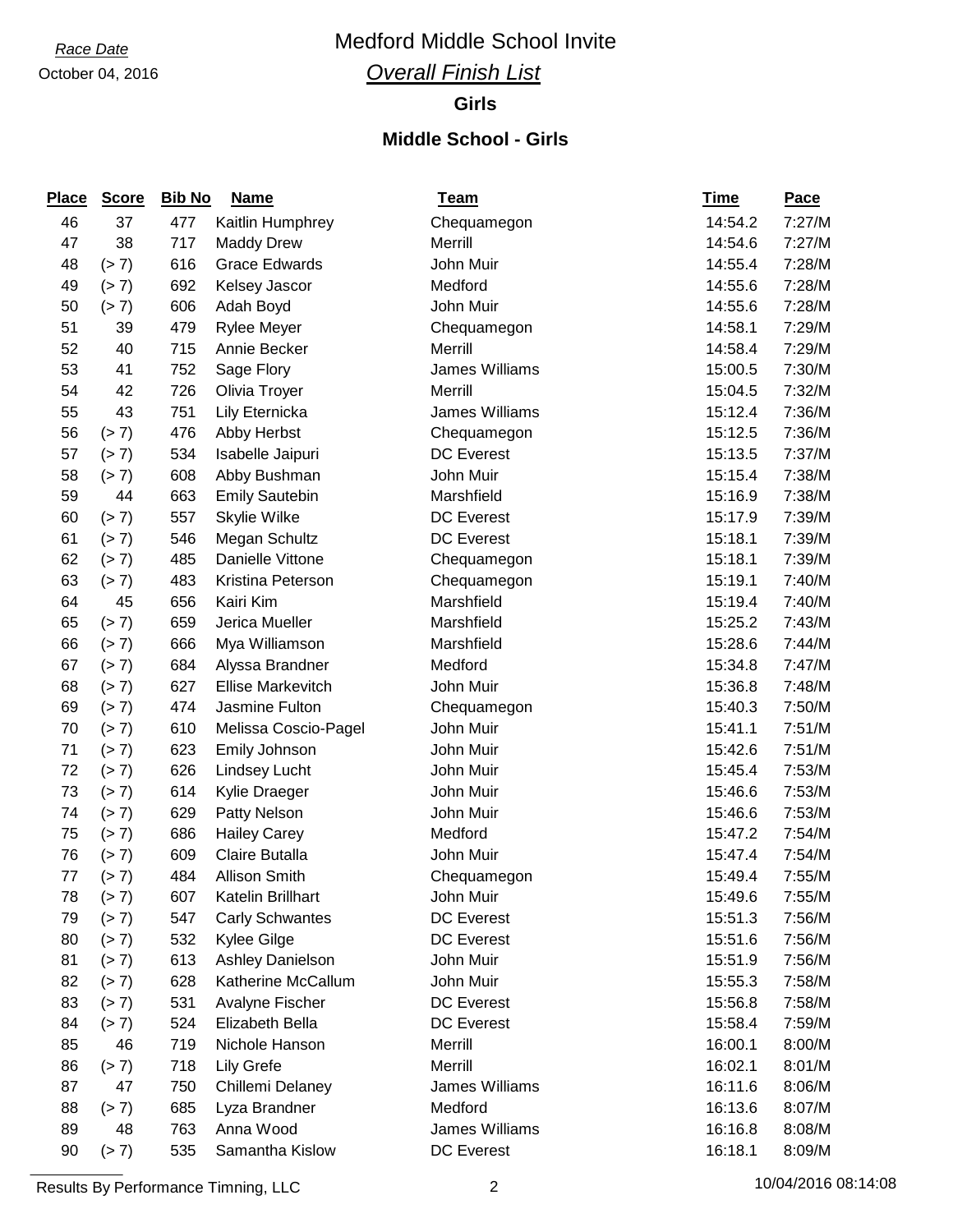## *Race Date* Medford Middle School Invite

## *Overall Finish List*

#### **Girls**

### **Middle School - Girls**

| <b>Place</b> | <b>Score</b> | <b>Bib No</b> | <b>Name</b>            | <u>Team</u>       | <b>Time</b> | Pace    |
|--------------|--------------|---------------|------------------------|-------------------|-------------|---------|
| 91           | (> 7)        | 625           | Phelan Lauer           | John Muir         | 16:19.4     | 8:10/M  |
| 92           | (> 7)        | 612           | Logan Crawford         | John Muir         | 16:20.1     | 8:10/M  |
| 93           | (> 7)        | 720           | Adeline Heisinger      | Merrill           | 16:20.3     | 8:10/M  |
| 94           | (> 7)        | 667           | Natalie Zaborowski     | Marshfield        | 16:21.1     | 8:11/M  |
| 95           | (> 7)        | 689           | <b>Aubrey Haenel</b>   | Medford           | 16:29.2     | 8:15/M  |
| 96           | (> 7)        | 544           | Audrey Pesanka         | <b>DC</b> Everest | 16:31.3     | 8:16/M  |
| 97           | (> 7)        | 697           | Lindsey Wildberg       | Medford           | 16:32.6     | 8:16/M  |
| 98           | (> 7)        | 530           | Kaitlyn Crook          | <b>DC</b> Everest | 16:37.6     | 8:19/M  |
| 99           | (> 7)        | 536           | <b>Tayler Konkol</b>   | <b>DC</b> Everest | 16:38.8     | 8:19/M  |
| 100          | (> 7)        | 555           | Sydney Wagman          | <b>DC Everest</b> | 16:40.4     | 8:20/M  |
| 101          | (> 7)        | 540           | <b>Lindsay Nielsen</b> | <b>DC Everest</b> | 16:41.4     | 8:21/M  |
| 102          | (> 7)        | 611           | <b>Taylor Crass</b>    | John Muir         | 16:45.3     | 8:23/M  |
| 103          | (> 7)        | 529           | Amiya Budleski-Behr    | DC Everest        | 16:46.3     | 8:23/M  |
| 104          | (> 7)        | 473           | Eve Folstad            | Chequamegon       | 16:52.5     | 8:26/M  |
| 105          | (> 7)        | 527           | Lindsay Brandenburg    | <b>DC</b> Everest | 16:54.9     | 8:27/M  |
| 106          | (> 7)        | 636           | Lilly Thao             | John Muir         | 16:57.6     | 8:29/M  |
| 107          | (> 7)        | 605           | Allison Borta          | John Muir         | 17:01.4     | 8:31/M  |
| 108          | (> 7)        | 621           | India Harke            | John Muir         | 17:04.6     | 8:32/M  |
| 109          | (> 7)        | 539           | Alexandra May          | DC Everest        | 17:14.8     | 8:37/M  |
| 110          | (> 7)        | 724           | Sara Rajek             | Merrill           | 17:15.6     | 8:38/M  |
| 111          | 49           | 756           | <b>Taylor Kecker</b>   | James Williams    | 17:16.4     | 8:38/M  |
| 112          | (> 7)        | 755           | <b>Madison Helke</b>   | James Williams    | 17:22.5     | 8:41/M  |
| 113          | (> 7)        | 543           | <b>Ellery Patridge</b> | DC Everest        | 17:47.9     | 8:54/M  |
| 114          | (> 7)        | 728           | Lainey Voigt           | Merrill           | 17:54.4     | 8:57/M  |
| 115          | (> 7)        | 624           | Claire Krzanowski      | John Muir         | 17:55.9     | 8:58/M  |
| 116          | (> 7)        | 716           | <b>Claire Drew</b>     | Merrill           | 17:56.9     | 8:58/M  |
| 117          | (> 7)        | 620           | Lexi Hansen            | John Muir         | 17:56.9     | 8:58/M  |
| 118          | (> 7)        | 746           | <b>Lily Berger</b>     | James Williams    | 18:11.5     | 9:06/M  |
| 119          | (> 7)        | 753           | Kylie Gechas           | James Williams    | 18:15.8     | 9:08/M  |
| 120          | (> 7)        | 661           | Emma Olson             | Marshfield        | 18:21.7     | 9:11/M  |
| 121          | (> 7)        | 764           | Emma Zalabak           | James Williams    | 18:38.4     | 9:19/M  |
| 122          | (> 7)        | 549           | Ana Simpson            | <b>DC</b> Everest | 18:44.9     | 9:22/M  |
| 123          | (> 7)        | 754           | <b>Berger Grace</b>    | James Williams    | 18:46.2     | 9:23/M  |
| 124          | (> 7)        | 749           | <b>Gracie Coakley</b>  | James Williams    | 18:46.4     | 9:23/M  |
| 125          | (> 7)        | 554           | <b>Brooke Thompson</b> | <b>DC</b> Everest | 18:48.6     | 9:24/M  |
| 126          | (> 7)        | 486           | Lily Wegner            | Chequamegon       | 18:56.6     | 9:28/M  |
| 127          | (> 7)        | 638           | Riah Weiland           | John Muir         | 19:10.9     | 9:35/M  |
| 128          | (> 7)        | 662           | <b>Taylor Palecek</b>  | Marshfield        | 19:21.4     | 9:41/M  |
| 129          | (> 7)        | 665           | <b>Emily Treglowne</b> | Marshfield        | 19:39.2     | 9:50/M  |
| 130          | (> 7)        | 721           | Allie Pacheco          | Merrill           | 19:39.4     | 9:50/M  |
| 131          | (> 7)        | 722           | Kendra Petrowski       | Merrill           | 19:41.3     | 9:51/M  |
| 132          | (> 7)        | 619           | Marissa Hagen          | John Muir         | 20:12.5     | 10:06/M |
| 133          | (> 7)        | 542           | Annika Nye             | <b>DC</b> Everest | 20:24.3     | 10:12/M |
| 134          | (> 7)        | 660           | <b>Sydney Newmier</b>  | Marshfield        | 20:39.6     | 10:20/M |
| 135          | (> 7)        | 558           | Samantha Young         | <b>DC Everest</b> | 20:41.1     | 10:21/M |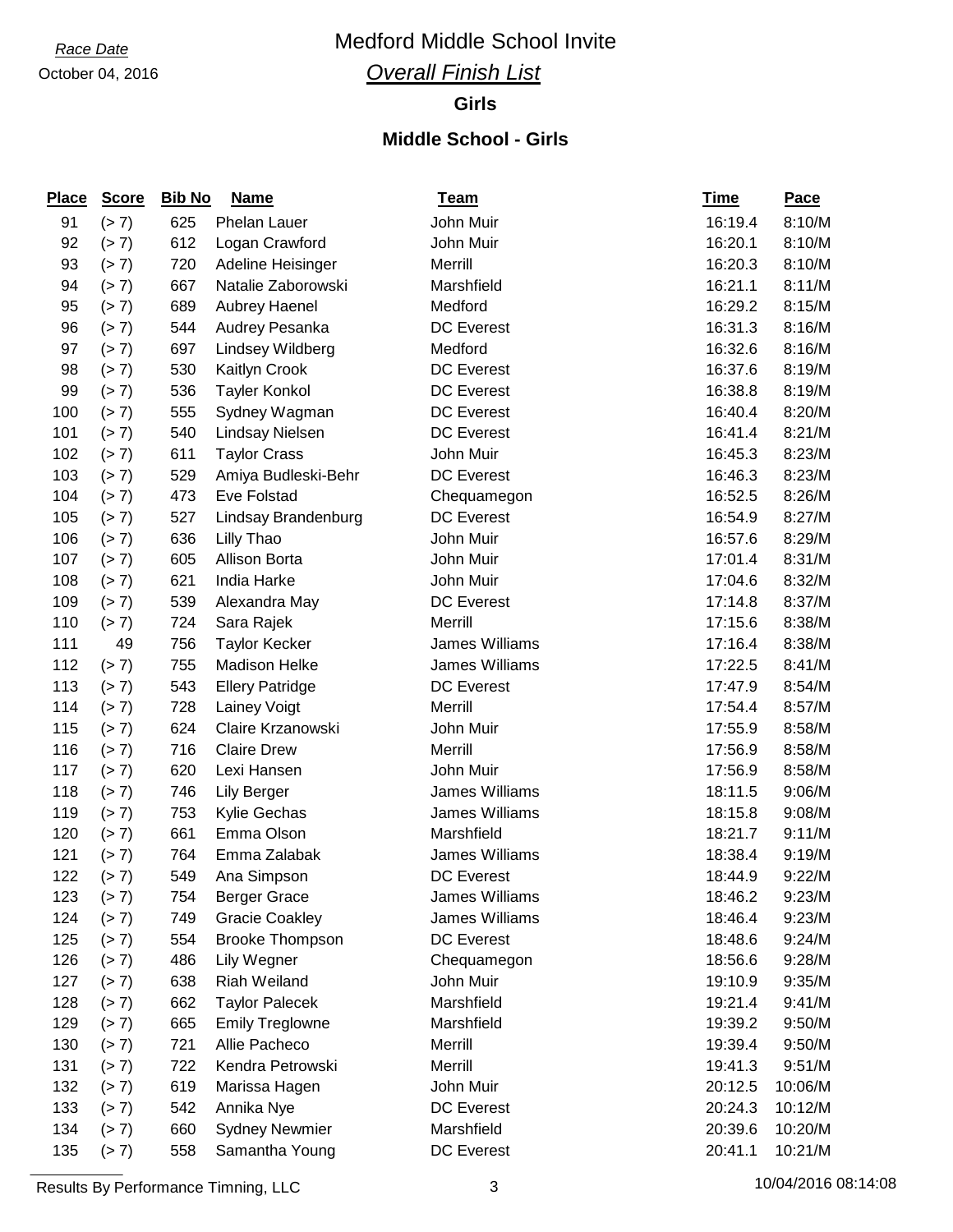## *Race Date* Medford Middle School Invite

## *Overall Finish List*

#### **Girls**

#### **Middle School - Girls**

|               |              | Place Score Bib No Name | Team           | Time            | Pace    |
|---------------|--------------|-------------------------|----------------|-----------------|---------|
|               | $136$ $(>7)$ | 475 Violet Hempleman    | Chequamegon    | 21:41.6 10:51/M |         |
| $137$ $(> 7)$ |              | 758 Susanna Lyon        | James Williams | 21:58.9         | 10:59/M |
| $138$ $(>7)$  |              | 759 Desi Powers         | James Williams | 22:12.9 11:06/M |         |

Results By Performance Timning, LLC 4 10/04/2016 08:14:08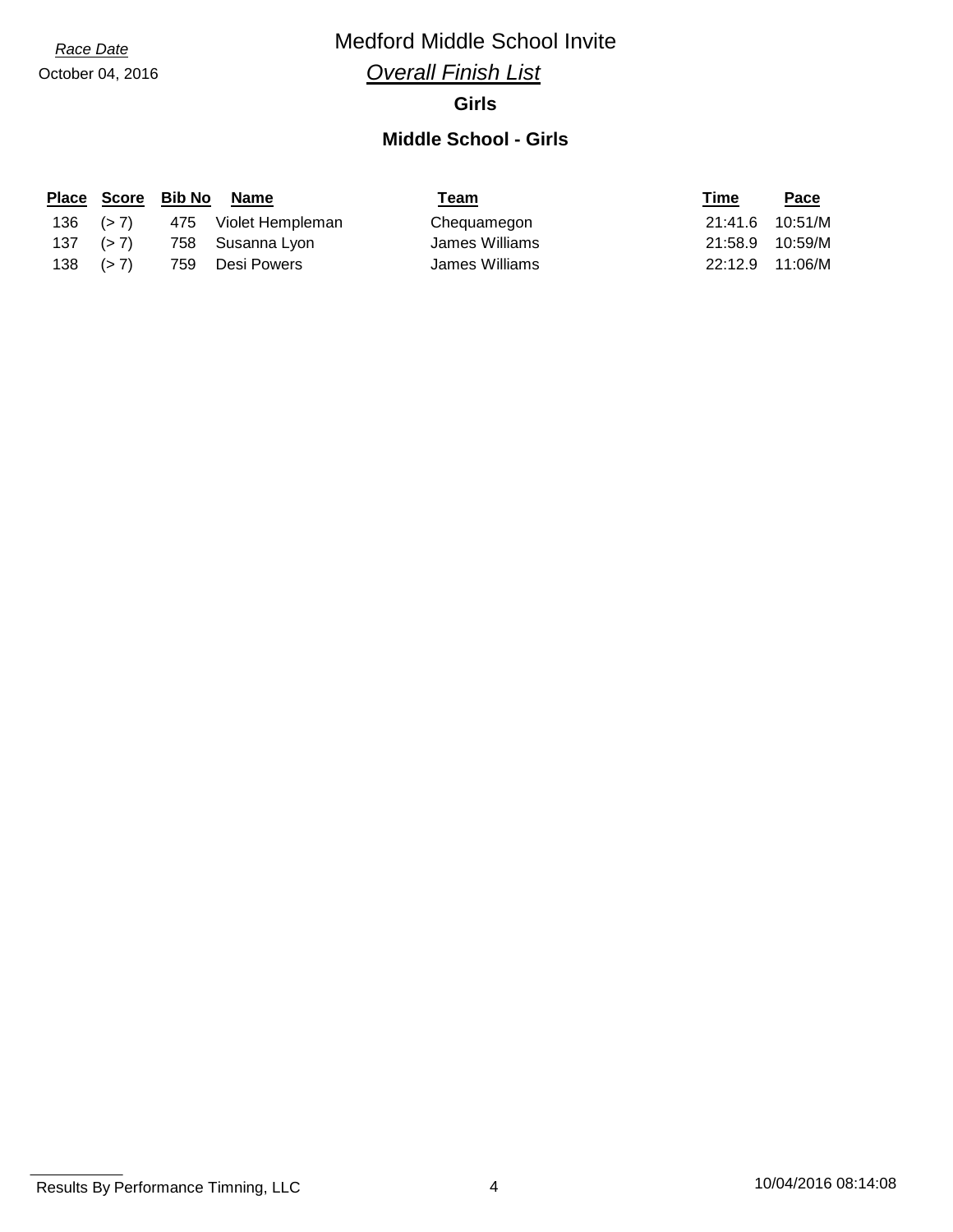## October 04, 2016 *Final Team Results*

#### **Girls**

### **Middle School - Girls**

|                         |                                                     | <b>Overall</b>      | <b>Cumulative</b>        | <b>Time</b>        | <b>Cumulative</b>      | <b>Time</b>      |
|-------------------------|-----------------------------------------------------|---------------------|--------------------------|--------------------|------------------------|------------------|
|                         | <b>Bib No</b><br><b>Name</b>                        | Place               | <b>Place</b>             |                    | <b>Time</b>            | <b>Back</b>      |
|                         | <b>Team - Medford</b>                               |                     | <b>Finish Position -</b> | 1                  |                        |                  |
|                         | Team Score (places): 37                             |                     |                          |                    | Average Time: 13:20.8  |                  |
| 1                       | 688 Bryn Fronk                                      | 1                   | 1                        | 12:49.5            | 12:49.5                | 0:00.0           |
| $\mathbf{2}$            | 695<br><b>Brooke Rudolph</b>                        | 4                   | 5                        | 13:12.2            | 26:01.7                | 0:22.7           |
| 3                       | 691<br>Karli Higgins                                | 6                   | 11                       | 13:20.1            | 39:21.8                | 0:30.6           |
| 4                       | 694<br>DeLana Radlinger                             | 12                  | 23                       | 13:35.7            | 52:57.6                | 0:46.2           |
| 5                       | 693 Alicia Kawa                                     | 14                  | 37                       | 13:46.4            | 1:06:44.0              | 0:56.9           |
| 6                       | Alexis Fleegel<br>687                               | (22)                | (59)                     | 14:08.3            | 1:20:52.4              | 1:18.8           |
| 7                       | 698<br>Justine Wojcik                               | (35)                | (94)                     | 14:50.8            | 1:35:43.2              | 2:01.3           |
| 8                       | Kelsey Jascor<br>692                                | More Than 7         |                          | 14:55.6            | 1:50:38.9              | 2:06.1           |
| 9                       | 684<br>Alyssa Brandner                              | More Than 7         |                          | 15:34.8            | 2:06:13.7              | 2:45.3           |
| 10                      | 686<br><b>Hailey Carey</b>                          | More Than 7         |                          | 15:47.2            | 2:22:00.9              | 2:57.7           |
| 11                      | 685<br>Lyza Brandner                                | More Than 7         |                          | 16:13.6            | 2:38:14.6              | 3:24.1           |
| 12                      | 689<br>Aubrey Haenel                                | More Than 7         |                          | 16:29.2            | 2:54:43.9              | 3:39.7           |
| 13                      | <b>Lindsey Wildberg</b><br>697                      | More Than 7         |                          | 16:32.6            | 3:11:16.5              | 3:43.1           |
|                         | <b>Team - John Muir</b>                             |                     | <b>Finish Position -</b> | $\mathbf 2$        |                        |                  |
|                         | Team Score (places): 55                             |                     |                          |                    | Average Time: 13:32.2  |                  |
|                         |                                                     |                     |                          |                    |                        |                  |
| 1                       | 622 Rachel Jaworski                                 | $\overline{2}$      | $\overline{2}$           | 12:55.1            | 12:55.1                | 0:00.0           |
| $\overline{\mathbf{c}}$ | <b>Grace Albee</b><br>603                           | 5                   | $\overline{7}$           | 13:13.6            | 26:08.8                | 0:18.4           |
| 3                       | 635<br>Sophie Sinz                                  | 9                   | 16                       | 13:32.9            | 39:41.7                | 0:37.8           |
| 4                       | 618 Alex Galang                                     | 15                  | 31                       | 13:47.4            | 53:29.2                | 0:52.2           |
| 5                       | Mia Schuler<br>634                                  | 24                  | 55                       | 14:11.8            | 1:07:41.0              | 1:16.7           |
| 6                       | <b>Bella Samz</b><br>632                            | (26)                | (81)                     | 14:12.3            | 1:21:53.3              | 1:17.1           |
| 7                       | Julia Borchardt<br>604                              | (27)<br>More Than 7 | (108)                    | 14:16.3            | 1:36:09.7              | 1:21.2           |
| 8                       | 615 Anika Eder<br><b>Gracie Nordin</b>              | More Than 7         |                          | 14:18.6            | 1:50:28.3              | 1:23.4           |
| 9<br>10                 | 630                                                 | More Than 7         |                          | 14:24.3            | 2:04:52.7              | 1:29.1           |
|                         | <b>Molly Schaefer</b><br>633<br>Samantha Federici   | More Than 7         |                          | 14:30.4<br>14:46.1 | 2:19:23.1<br>2:34:09.2 | 1:35.2<br>1:50.9 |
| 11                      | 617                                                 | More Than 7         |                          |                    |                        |                  |
| 12<br>13                | <b>Grace Edwards</b><br>616                         | More Than 7         |                          | 14:55.4<br>14:55.6 | 2:49:04.6              | 2:00.2           |
| 14                      | 606 Adah Boyd<br>608<br>Abby Bushman                | More Than 7         |                          | 15:15.4            | 3:04:00.2<br>3:19:15.7 | 2:00.4<br>2:20.2 |
| 15                      | 627<br><b>Ellise Markevitch</b>                     | More Than 7         |                          | 15:36.8            | 3:34:52.5              | 2:41.7           |
| 16                      | Melissa Coscio-Pagel<br>610                         | More Than 7         |                          | 15:41.1            | 3:50:33.7              | 2:45.9           |
| 17                      | 623                                                 | More Than 7         |                          | 15:42.6            | 4:06:16.3              | 2:47.5           |
|                         | Emily Johnson                                       | More Than 7         |                          |                    |                        |                  |
| 18<br>19                | 626<br><b>Lindsey Lucht</b><br>Kylie Draeger<br>614 | More Than 7         |                          | 15:45.4<br>15:46.6 | 4:22:01.7<br>4:37:48.4 | 2:50.2<br>2:51.4 |
| 20                      | 629<br>Patty Nelson                                 | More Than 7         |                          | 15:46.6            | 4:53:35.0              | 2:51.5           |
| 21                      | 609<br>Claire Butalla                               | More Than 7         |                          | 15:47.4            | 5:09:22.5              | 2:52.2           |
| 22                      | Katelin Brillhart<br>607                            | More Than 7         |                          | 15:49.6            | 5:25:12.1              | 2:54.5           |
| 23                      | 613 Ashley Danielson                                | More Than 7         |                          | 15:51.9            | 5:41:04.0              | 2:56.7           |
|                         |                                                     |                     |                          |                    |                        |                  |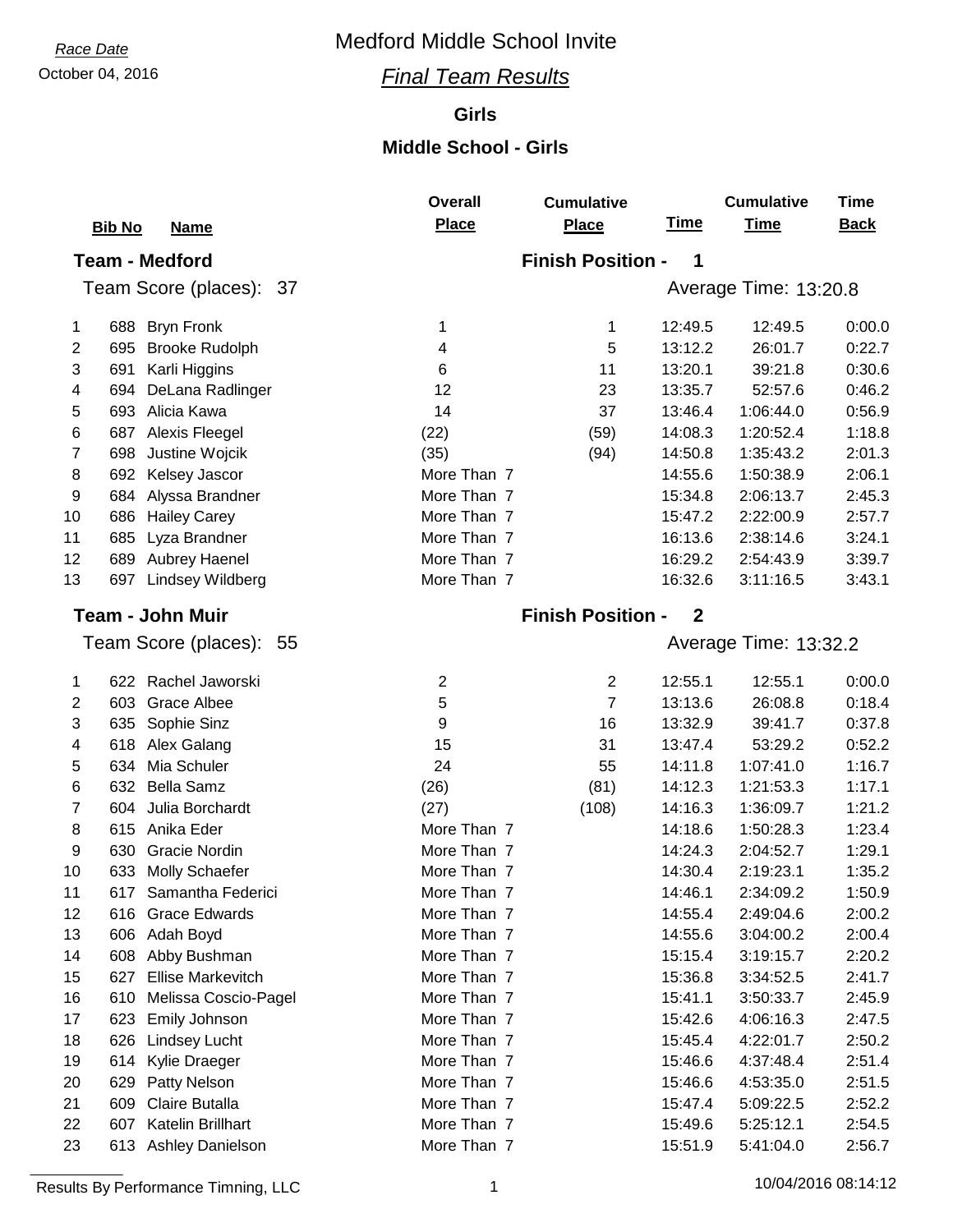## October 04, 2016 *Final Team Results*

#### **Girls**

## **Middle School - Girls**

|                |                                  | <b>Overall</b> | <b>Cumulative</b>        |              | <b>Cumulative</b>     | <b>Time</b> |
|----------------|----------------------------------|----------------|--------------------------|--------------|-----------------------|-------------|
|                | <b>Bib No</b><br><b>Name</b>     | Place          | <b>Place</b>             | <u>Time</u>  | <b>Time</b>           | <b>Back</b> |
|                | <b>Team - John Muir</b>          |                | <b>Finish Position -</b> | $\mathbf{2}$ |                       |             |
|                | Team Score (places): 55          |                |                          |              | Average Time: 13:32.2 |             |
|                |                                  |                |                          |              |                       |             |
| 24             | <b>Katherine McCallum</b><br>628 | More Than 7    |                          | 15:55.3      | 5:56:59.4             | 3:00.2      |
| 25             | Phelan Lauer<br>625              | More Than 7    |                          | 16:19.4      | 6:13:18.8             | 3:24.2      |
| 26             | Logan Crawford<br>612            | More Than 7    |                          | 16:20.1      | 6:29:39.0             | 3:24.9      |
| 27             | <b>Taylor Crass</b><br>611       | More Than 7    |                          | 16:45.3      | 6:46:24.3             | 3:50.1      |
| 28             | 636<br>Lilly Thao                | More Than 7    |                          | 16:57.6      | 7:03:22.0             | 4:02.5      |
| 29             | 605<br><b>Allison Borta</b>      | More Than 7    |                          | 17:01.4      | 7:20:23.4             | 4:06.2      |
| 30             | 621<br>India Harke               | More Than 7    |                          | 17:04.6      | 7:37:28.0             | 4:09.5      |
| 31             | 624<br>Claire Krzanowski         | More Than 7    |                          | 17:55.9      | 7:55:24.0             | 5:00.7      |
| 32             | 620<br>Lexi Hansen               | More Than 7    |                          | 17:56.9      | 8:13:20.9             | 5:01.7      |
| 33             | <b>Riah Weiland</b><br>638       | More Than 7    |                          | 19:10.9      | 8:32:31.8             | 6:15.7      |
| 34             | 619 Marissa Hagen                | More Than 7    |                          | 20:12.5      | 8:52:44.4             | 7:17.3      |
|                | <b>Team - DC Everest</b>         |                | <b>Finish Position -</b> | 3            |                       |             |
|                |                                  |                |                          |              |                       |             |
|                | Team Score (places): 63          |                |                          |              | Average Time: 13:41.2 |             |
| 1              | Hanna Stuedemann<br>551          | 3              | 3                        | 13:11.2      | 13:11.2               | 0:00.0      |
| $\overline{2}$ | <b>Emma Radies</b><br>545        | 10             | 13                       | 13:35.3      | 26:46.5               | 0:24.1      |
| 3              | Sara Niemuth<br>541              | 11             | 24                       | 13:35.6      | 40:22.2               | 0:24.4      |
| 4              | Mackenzie Bessette<br>526        | 16             | 40                       | 13:53.6      | 54:15.8               | 0:42.4      |
| 5              | 537<br><b>Brigitte Lindell</b>   | 23             | 63                       | 14:10.3      | 1:08:26.2             | 0:59.1      |
| $\,6$          | Ciarra Wanta<br>556              | (25)           | (88)                     | 14:11.8      | 1:22:38.1             | 1:00.6      |
| 7              | 528<br>Alyssa Buchowski          | (28)           | (116)                    | 14:16.6      | 1:36:54.7             | 1:05.4      |
| 8              | 525<br>Sophia Besette            | More Than 7    |                          | 14:16.7      | 1:51:11.5             | 1:05.5      |
| 9              | 533<br>Emma Hessil               | More Than 7    |                          | 14:22.5      | 2:05:34.1             | 1:11.3      |
| 10             | 550<br><b>Kennedy Stowell</b>    | More Than 7    |                          | 14:24.1      | 2:19:58.2             | 1:12.9      |
| 11             | 552<br>Megan Szekeress           | More Than 7    |                          | 14:38.3      | 2:34:36.6             | 1:27.1      |
| 12             | 553 Rena Thapa                   | More Than 7    |                          | 14:49.6      | 2:49:26.2             | 1:38.4      |
| 13             | 534 Isabelle Jaipuri             | More Than 7    |                          | 15:13.5      | 3:04:39.7             | 2:02.3      |
| 14             | 557<br>Skylie Wilke              | More Than 7    |                          | 15:17.9      | 3:19:57.6             | 2:06.7      |
| 15             | 546<br>Megan Schultz             | More Than 7    |                          | 15:18.1      | 3:35:15.8             | 2:06.9      |
| 16             | 547<br><b>Carly Schwantes</b>    | More Than 7    |                          | 15:51.3      | 3:51:07.1             | 2:40.1      |
| 17             | 532<br>Kylee Gilge               | More Than 7    |                          | 15:51.6      | 4:06:58.8             | 2:40.4      |
| 18             | Avalyne Fischer<br>531           | More Than 7    |                          | 15:56.8      | 4:22:55.6             | 2:45.6      |
| 19             | 524<br>Elizabeth Bella           | More Than 7    |                          | 15:58.4      | 4:38:54.0             | 2:47.2      |
| 20             | 535<br>Samantha Kislow           | More Than 7    |                          | 16:18.1      | 4:55:12.1             | 3:06.9      |
| 21             | 544<br>Audrey Pesanka            | More Than 7    |                          | 16:31.3      | 5:11:43.4             | 3:20.1      |
| 22             | 530<br>Kaitlyn Crook             | More Than 7    |                          | 16:37.6      | 5:28:21.0             | 3:26.4      |
| 23             | 536<br><b>Tayler Konkol</b>      | More Than 7    |                          | 16:38.8      | 5:44:59.9             | 3:27.6      |
| 24             | 555<br>Sydney Wagman             | More Than 7    |                          | 16:40.4      | 6:01:40.3             | 3:29.2      |
| 25             | 540 Lindsay Nielsen              | More Than 7    |                          | 16:41.4      | 6:18:21.8             | 3:30.2      |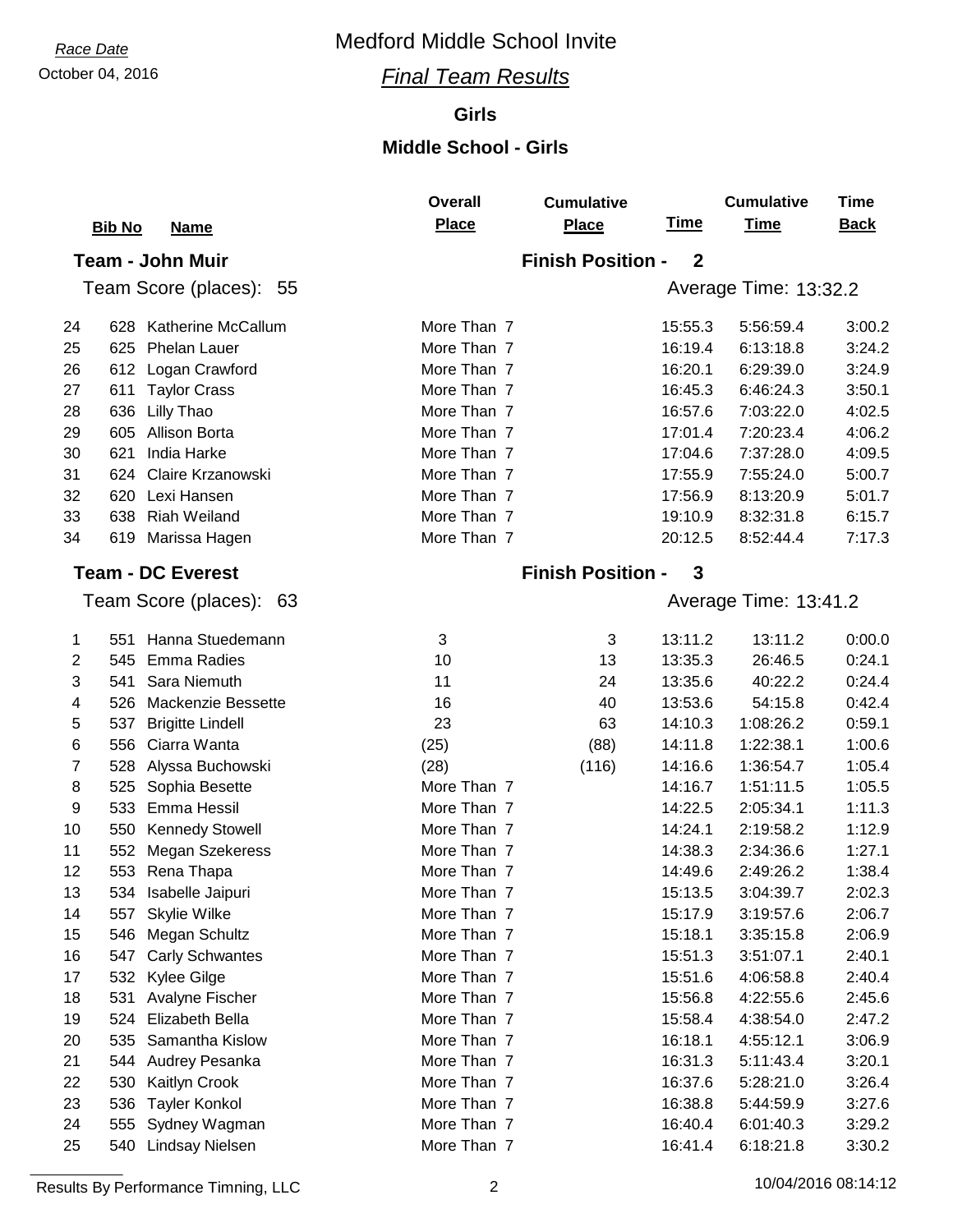## October 04, 2016 *Final Team Results*

#### **Girls**

### **Middle School - Girls**

**Overall**

|                |                                | <b>Overall</b> | <b>Cumulative</b>        |             | <b>Cumulative</b>     | <b>Time</b> |
|----------------|--------------------------------|----------------|--------------------------|-------------|-----------------------|-------------|
|                | <b>Bib No</b><br><b>Name</b>   | <b>Place</b>   | <b>Place</b>             | <b>Time</b> | <b>Time</b>           | <b>Back</b> |
|                | <b>Team - DC Everest</b>       |                | <b>Finish Position -</b> | 3           |                       |             |
|                | Team Score (places): 63        |                |                          |             | Average Time: 13:41.2 |             |
|                |                                |                |                          |             |                       |             |
| 26             | Amiya Budleski-Behr<br>529     | More Than 7    |                          | 16:46.3     | 6:35:08.1             | 3:35.1      |
| 27             | 527<br>Lindsay Brandenburg     | More Than 7    |                          | 16:54.9     | 6:52:03.0             | 3:43.7      |
| 28             | 539<br>Alexandra May           | More Than 7    |                          | 17:14.8     | 7:09:17.8             | 4:03.6      |
| 29             | 543<br><b>Ellery Patridge</b>  | More Than 7    |                          | 17:47.9     | 7:27:05.8             | 4:36.7      |
| 30             | 549<br>Ana Simpson             | More Than 7    |                          | 18:44.9     | 7:45:50.7             | 5:33.7      |
| 31             | <b>Brooke Thompson</b><br>554  | More Than 7    |                          | 18:48.6     | 8:04:39.4             | 5:37.4      |
| 32             | 542 Annika Nye                 | More Than 7    |                          | 20:24.3     | 8:25:03.7             | 7:13.1      |
| 33             | 558 Samantha Young             | More Than 7    |                          | 20:41.1     | 8:45:44.9             | 7:29.9      |
|                | <b>Team - Chequamegon</b>      |                | <b>Finish Position -</b> | 4           |                       |             |
|                | Team Score (places): 113       |                |                          |             | Average Time: 14:08.8 |             |
|                |                                |                |                          |             |                       |             |
| 1              | 478 Claudia Lasiowski          | $\overline{7}$ | $\overline{7}$           | 13:23.3     | 13:23.3               | 0:00.0      |
| $\overline{2}$ | 482 Emma O'Meara               | 18             | 25                       | 13:57.3     | 27:20.6               | 0:33.9      |
| 3              | 480 Autumn Michalski           | 21             | 46                       | 14:06.8     | 41:27.4               | 0:43.4      |
| 4              | 481<br>Jovi Miquel             | 31             | 77                       | 14:25.1     | 55:52.6               | 1:01.7      |
| 5              | 472 Arianna Dodge              | 36             | 113                      | 14:51.3     | 1:10:43.9             | 1:27.9      |
| $\,6$          | 477<br>Kaitlin Humphrey        | (37)           | (150)                    | 14:54.2     | 1:25:38.1             | 1:30.8      |
| $\overline{7}$ | 479<br>Rylee Meyer             | (39)           | (189)                    | 14:58.1     | 1:40:36.3             | 1:34.8      |
| $\bf 8$        | 476 Abby Herbst                | More Than 7    |                          | 15:12.5     | 1:55:48.8             | 1:49.1      |
| 9              | Danielle Vittone<br>485        | More Than 7    |                          | 15:18.1     | 2:11:07.0             | 1:54.7      |
| 10             | 483<br>Kristina Peterson       | More Than 7    |                          | 15:19.1     | 2:26:26.1             | 1:55.8      |
| 11             | Jasmine Fulton<br>474          | More Than 7    |                          | 15:40.3     | 2:42:06.5             | 2:16.9      |
| 12             | 484 Allison Smith              | More Than 7    |                          | 15:49.4     | 2:57:55.9             | 2:26.0      |
| 13             | <b>Eve Folstad</b><br>473      | More Than 7    |                          | 16:52.5     | 3:14:48.5             | 3:29.2      |
| 14             | 486<br>Lily Wegner             | More Than 7    |                          | 18:56.6     | 3:33:45.1             | 5:33.2      |
| 15             | 475 Violet Hempleman           | More Than 7    |                          | 21:41.6     | 3:55:26.8             | 8:18.3      |
|                | <b>Team - Marshfield</b>       |                | <b>Finish Position -</b> | 5           |                       |             |
|                | Team Score (places): 118       |                |                          |             | Average Time: 14:10.2 |             |
| 1              | 655 Dehlia Kilty               | 8              | 8                        | 13:26.4     | 13:26.4               | 0:00.0      |
| 2              | 654 Allison Geiger             | 17             | 25                       | 13:54.8     | 27:21.2               | 0:28.4      |
| 3              | Elaina Kirschnik<br>657        | 29             | 54                       | 14:21.3     | 41:42.6               | 0:54.9      |
| 4              | 658<br><b>Maddie Michaelis</b> | 30             | 84                       | 14:21.3     | 56:04.0               | 0:54.9      |
| 5              | 652<br>Leah Brown              | 34             | 118                      | 14:47.3     | 1:10:51.3             | 1:20.8      |
| $\,6$          | 663 Emily Sautebin             | (44)           | (162)                    | 15:16.9     | 1:26:08.3             | 1:50.5      |
| 7              | 656<br>Kairi Kim               | (45)           | (207)                    | 15:19.4     | 1:41:27.7             | 1:52.9      |
| 8              | Jerica Mueller<br>659          | More Than 7    |                          | 15:25.2     | 1:56:52.9             | 1:58.8      |
| 9              | 666 Mya Williamson             | More Than 7    |                          | 15:28.6     | 2:12:21.6             | 2:02.2      |
|                |                                |                |                          |             |                       |             |

Results By Performance Timning, LLC 3 10/04/2016 08:14:12

**Cumulative**

**Time**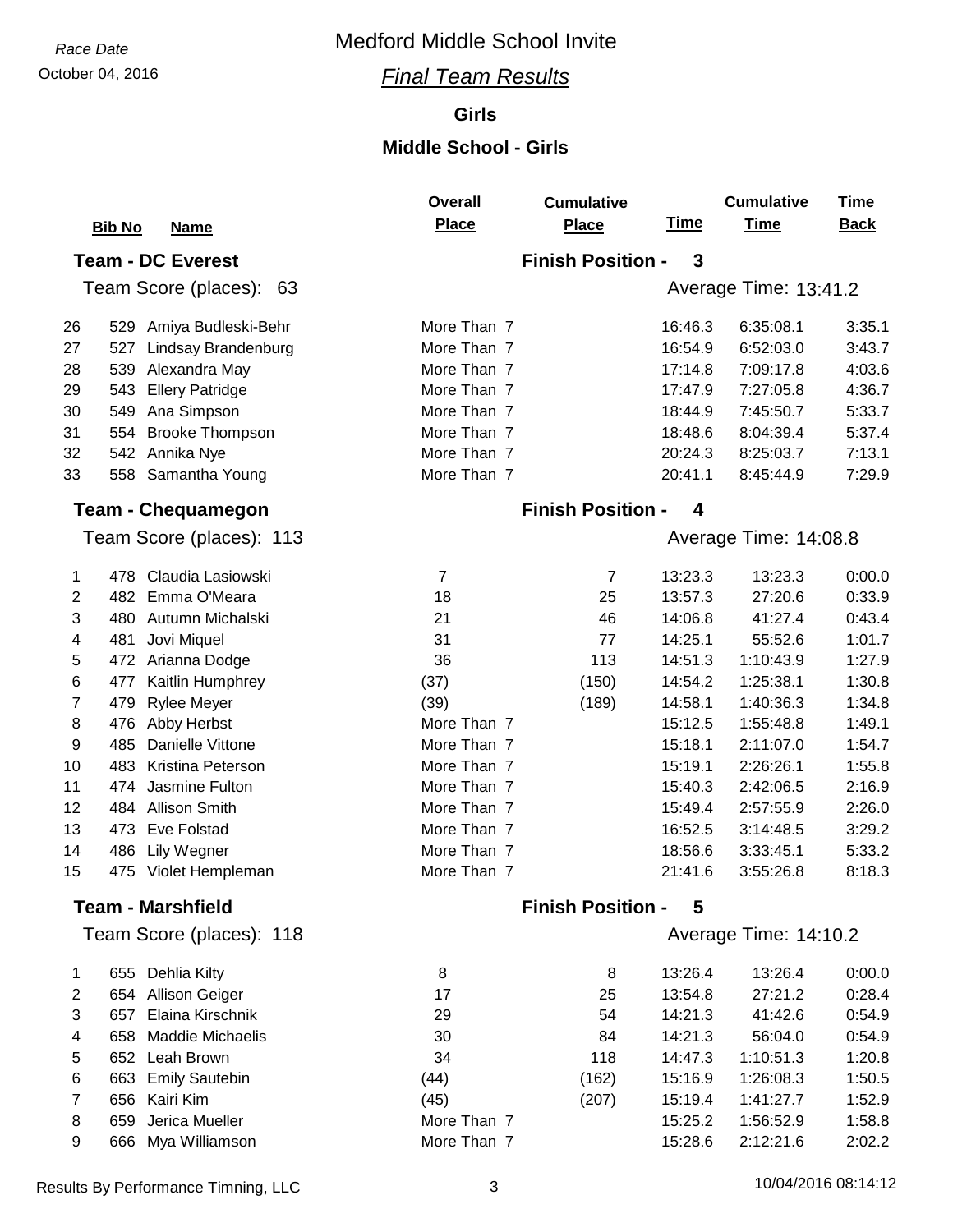## October 04, 2016 *Final Team Results*

#### **Girls**

### **Middle School - Girls**

|                         |                               | <b>Overall</b> | <b>Cumulative</b>        |             | <b>Cumulative</b>     | <b>Time</b> |
|-------------------------|-------------------------------|----------------|--------------------------|-------------|-----------------------|-------------|
|                         | <b>Bib No</b><br><b>Name</b>  | <b>Place</b>   | <b>Place</b>             | <u>Time</u> | <b>Time</b>           | <b>Back</b> |
|                         | <b>Team - Marshfield</b>      |                | <b>Finish Position -</b> | 5           |                       |             |
|                         | Team Score (places): 118      |                |                          |             | Average Time: 14:10.2 |             |
|                         |                               |                |                          |             |                       |             |
| 10                      | 667 Natalie Zaborowski        | More Than 7    |                          | 16:21.1     | 2:28:42.7             | 2:54.7      |
| 11                      | Emma Olson<br>661             | More Than 7    |                          | 18:21.7     | 2:47:04.5             | 4:55.3      |
| 12                      | 662 Taylor Palecek            | More Than 7    |                          | 19:21.4     | 3:06:25.9             | 5:55.0      |
| 13                      | 665<br><b>Emily Treglowne</b> | More Than 7    |                          | 19:39.2     | 3:26:05.1             | 6:12.7      |
| 14                      | 660<br><b>Sydney Newmier</b>  | More Than 7    |                          | 20:39.6     | 3:46:44.7             | 7:13.2      |
|                         | <b>Team - Merrill</b>         |                | <b>Finish Position -</b> | 6           |                       |             |
|                         | Team Score (places): 144      |                |                          |             | Average Time: 14:27.5 |             |
| 1                       | 725 Elizabeth Schmidt         | 13             | 13                       | 13:38.6     | 13:38.6               | 0:00.0      |
| 2                       | 729 Laney Zuelsdorff          | 20             | 33                       | 14:00.8     | 27:39.4               | 0:22.2      |
| 3                       | 727 Searra Turner             | 33             | 66                       | 14:45.1     | 42:24.6               | 1:06.5      |
| $\overline{\mathbf{4}}$ | 717 Maddy Drew                | 38             | 104                      | 14:54.6     | 57:19.2               | 1:15.9      |
| 5                       | 715 Annie Becker              | 40             | 144                      | 14:58.4     | 1:12:17.6             | 1:19.7      |
| 6                       | 726 Olivia Troyer             | (42)           | (186)                    | 15:04.5     | 1:27:22.2             | 1:25.9      |
| 7                       | 719<br>Nichole Hanson         | (46)           | (232)                    | 16:00.1     | 1:43:22.3             | 2:21.5      |
| 8                       | 718<br><b>Lily Grefe</b>      | More Than 7    |                          | 16:02.1     | 1:59:24.5             | 2:23.5      |
| 9                       | Adeline Heisinger<br>720      | More Than 7    |                          | 16:20.3     | 2:15:44.8             | 2:41.7      |
| 10                      | 724<br>Sara Rajek             | More Than 7    |                          | 17:15.6     | 2:33:00.5             | 3:37.0      |
| 11                      | Lainey Voigt<br>728           | More Than 7    |                          | 17:54.4     | 2:50:55.0             | 4:15.8      |
| 12                      | <b>Claire Drew</b><br>716     | More Than 7    |                          | 17:56.9     | 3:08:51.9             | 4:18.2      |
| 13                      | Allie Pacheco<br>721          | More Than 7    |                          | 19:39.4     | 3:28:31.4             | 6:00.8      |
| 14                      | 722 Kendra Petrowski          | More Than 7    |                          | 19:41.3     | 3:48:12.7             | 6:02.6      |
|                         | <b>Team - James Williams</b>  |                | <b>Finish Position -</b> | 7           |                       |             |
|                         | Team Score (places): 182      |                |                          |             | Average Time: 14:57.8 |             |
| 1                       | 747 Megan Brown               | 19             | 19                       | 13:58.8     | 13:58.8               | 0:00.0      |
| 2                       | 748 Brzycki Brynn             | 32             | 51                       | 14:25.9     | 28:24.7               | 0:27.1      |
| 3                       | 752 Sage Flory                | 41             | 92                       | 15:00.5     | 43:25.2               | 1:01.7      |
| 4                       | Lily Eternicka<br>751         | 43             | 135                      | 15:12.4     | 58:37.6               | 1:13.6      |
| 5                       | 750<br>Chillemi Delaney       | 47             | 182                      | 16:11.6     | 1:14:49.3             | 2:12.8      |
| 6                       | 763 Anna Wood                 | (48)           | (230)                    | 16:16.8     | 1:31:06.2             | 2:18.0      |
| 7                       | <b>Taylor Kecker</b><br>756   | (49)           | (279)                    | 17:16.4     | 1:48:22.6             | 3:17.6      |
| 8                       | <b>Madison Helke</b><br>755   | More Than 7    |                          | 17:22.5     | 2:05:45.2             | 3:23.7      |
| 9                       | 746 Lily Berger               | More Than 7    |                          | 18:11.5     | 2:23:56.7             | 4:12.7      |
| 10                      | 753<br>Kylie Gechas           | More Than 7    |                          | 18:15.8     | 2:42:12.6             | 4:17.0      |
| 11                      | 764<br>Emma Zalabak           | More Than 7    |                          | 18:38.4     | 3:00:51.0             | 4:39.5      |
| 12                      | <b>Berger Grace</b><br>754    | More Than 7    |                          | 18:46.2     | 3:19:37.2             | 4:47.4      |
| 13                      | 749 Gracie Coakley            | More Than 7    |                          | 18:46.4     | 3:38:23.7             | 4:47.6      |